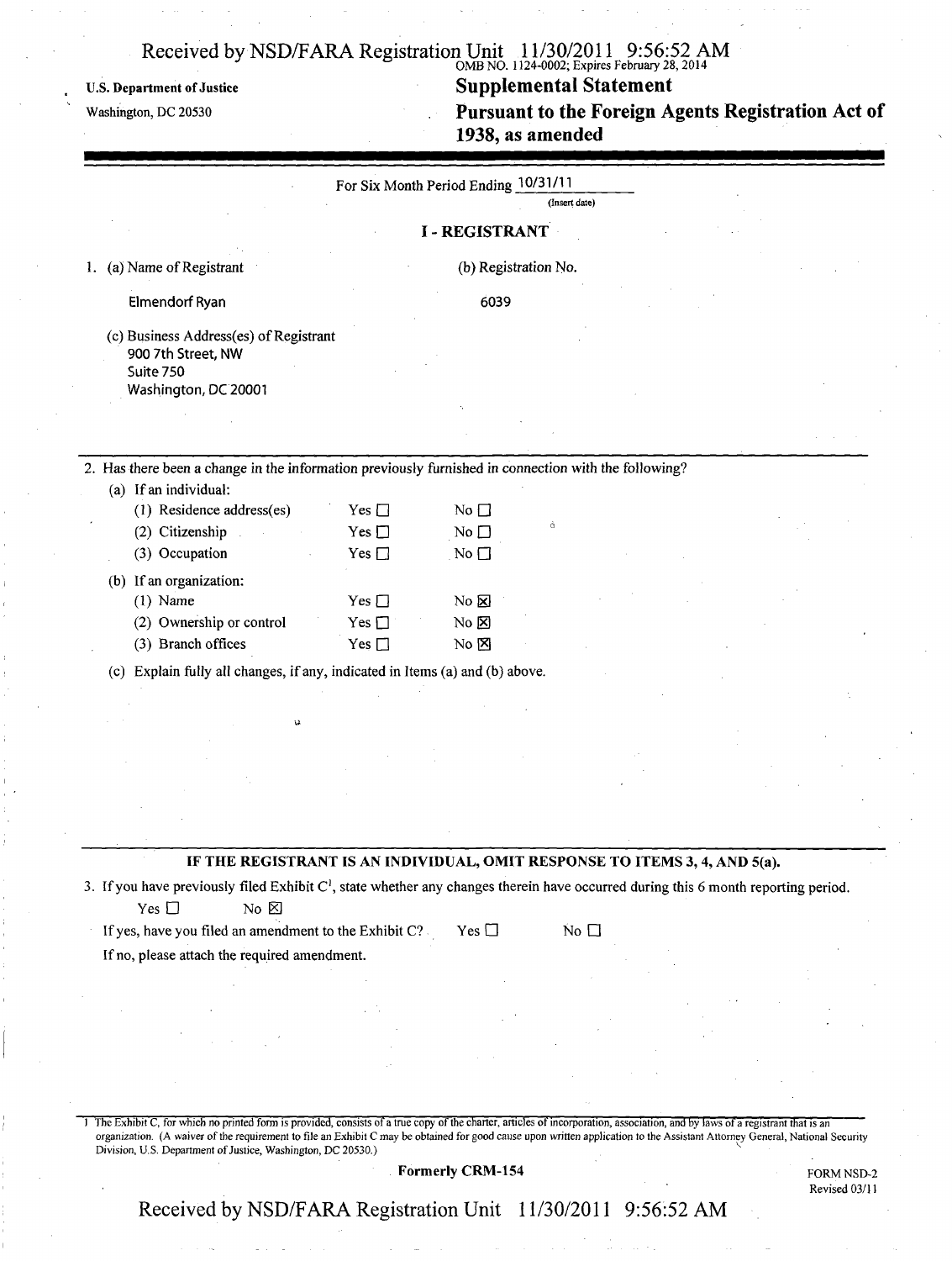(b) Have any persons become partners, officers, directors or similar officials during this 6 month reporting period?  $Yes \Box$  No  $\boxtimes$ 

If yes, furnish the following information: Name Residence Address Citizenship Position Date Assumed

Yes  $\Box$  No  $\boxtimes$ 

If yes, furnish the following information:

(PAGE 2)

5. (a) Has any person named in Item 4(b) rendered services directly in furtherance of the interests of any foreign principal?<br>Yes  $\Box$  No  $\boxtimes$ Yes  $\Box$ 

If yes, identify each such person and describe the service rendered.

(b) During this six month reporting period, has the registrant hired as employees or in any other capacity, any persons who rendered or will render services to the registrant directly in furtherance of the interests of any foreign principal(s) in other than a clerical or secretarial, or in a related or similar capacity? Yes  $\square$  No  $\boxtimes$ 

| Name | Residence Address | Citizenship | Position | Date Assumed |
|------|-------------------|-------------|----------|--------------|
|      |                   |             |          |              |
|      |                   |             |          |              |
|      | $\sim$<br>$\sim$  |             |          |              |

(c) Have any employees or individuals, who have filed a short form registration statement, terminated their employment or connection with the registrant during this 6 month reporting period? Yes  $\Box$  No  $\boxtimes$ connection with the registrant during this 6 month reporting period? If yes, furnish the following information:

Name **Name** Position or Connection Date Terminated

(d) Have any employees or individuals, who have filed a short form registration statement, terminated their connection with any foreign principal during this 6 month reporting period? Yes  $\Box$  No  $\boxtimes$ 

If yes, furnish the following information:

Name Position or Connection Foreign Principal Date Terminated

6. Have short form registration statements been filed by all of the persons named in Items 5(a) and 5(b) of the supplemental statement?  $Yes \Box$  No  $\Box$ 

If no, list names of persons who have not filed the required statement.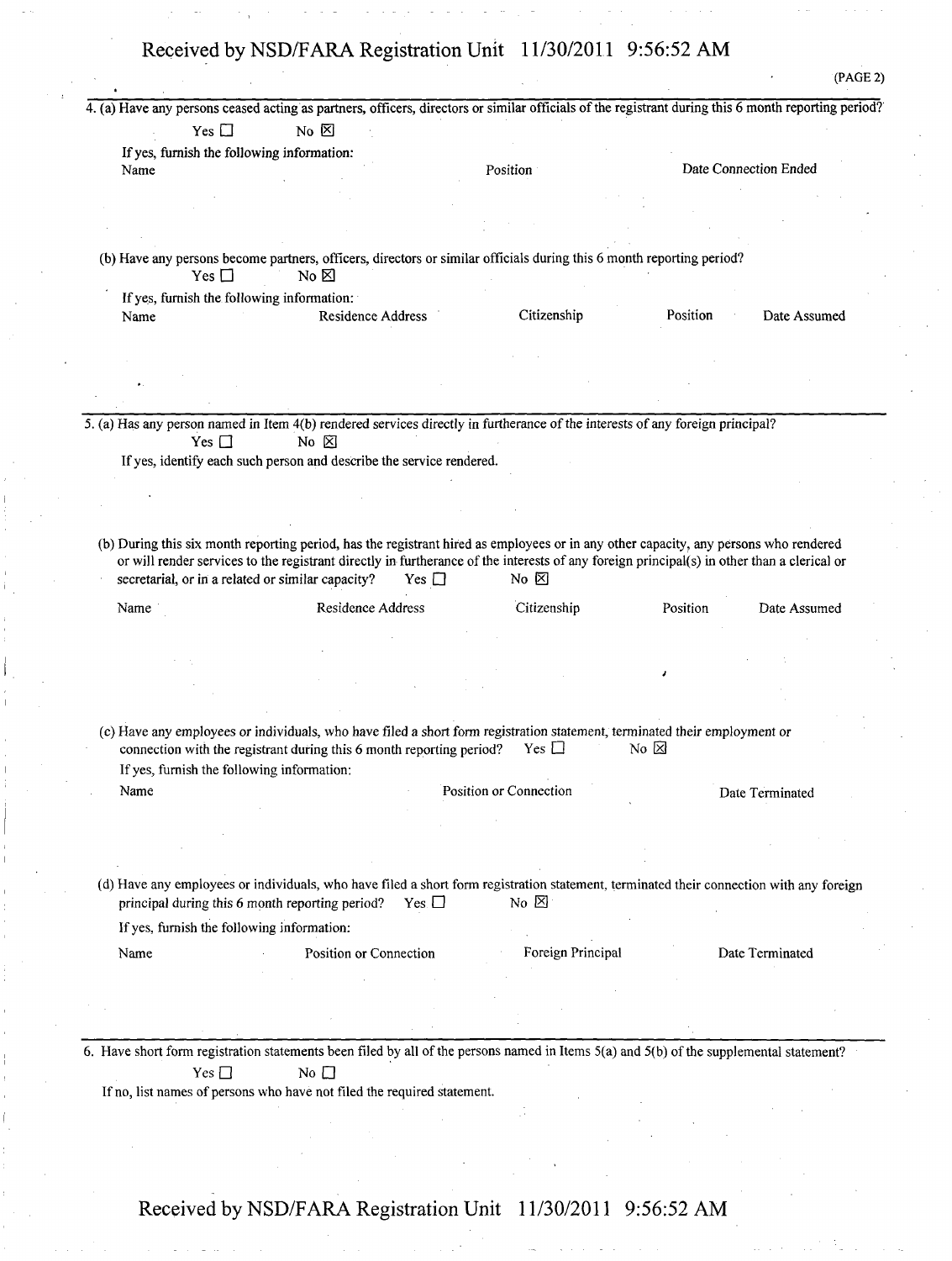(PAGE 3)

|                                                                                                                                                                                                                                                                                                                                                                                                                                                                                                                                                                                                                                             |                                                                                                     | <b>II - FOREIGN PRINCIPAL</b> |                          |                              |                |
|---------------------------------------------------------------------------------------------------------------------------------------------------------------------------------------------------------------------------------------------------------------------------------------------------------------------------------------------------------------------------------------------------------------------------------------------------------------------------------------------------------------------------------------------------------------------------------------------------------------------------------------------|-----------------------------------------------------------------------------------------------------|-------------------------------|--------------------------|------------------------------|----------------|
| 7. Has your connection with any foreign principal ended during this 6 month reporting period?<br>If yes, furnish the following information:                                                                                                                                                                                                                                                                                                                                                                                                                                                                                                 |                                                                                                     |                               |                          | Yes $\Box$                   | No $\boxtimes$ |
| Foreign Principal                                                                                                                                                                                                                                                                                                                                                                                                                                                                                                                                                                                                                           |                                                                                                     |                               |                          | Date of Termination          |                |
|                                                                                                                                                                                                                                                                                                                                                                                                                                                                                                                                                                                                                                             |                                                                                                     |                               |                          |                              |                |
|                                                                                                                                                                                                                                                                                                                                                                                                                                                                                                                                                                                                                                             |                                                                                                     |                               |                          |                              |                |
|                                                                                                                                                                                                                                                                                                                                                                                                                                                                                                                                                                                                                                             |                                                                                                     |                               |                          |                              |                |
|                                                                                                                                                                                                                                                                                                                                                                                                                                                                                                                                                                                                                                             |                                                                                                     |                               |                          |                              |                |
|                                                                                                                                                                                                                                                                                                                                                                                                                                                                                                                                                                                                                                             |                                                                                                     |                               |                          |                              |                |
|                                                                                                                                                                                                                                                                                                                                                                                                                                                                                                                                                                                                                                             |                                                                                                     |                               |                          |                              |                |
|                                                                                                                                                                                                                                                                                                                                                                                                                                                                                                                                                                                                                                             |                                                                                                     |                               |                          |                              |                |
|                                                                                                                                                                                                                                                                                                                                                                                                                                                                                                                                                                                                                                             |                                                                                                     |                               |                          |                              |                |
| 8. Have you acquired any new foreign principal( $s$ ) <sup>2</sup> during this 6 month reporting period?<br>If yes, furnish th following information:                                                                                                                                                                                                                                                                                                                                                                                                                                                                                       |                                                                                                     |                               |                          | Yes $\Box$                   | No $\boxtimes$ |
|                                                                                                                                                                                                                                                                                                                                                                                                                                                                                                                                                                                                                                             |                                                                                                     |                               |                          |                              |                |
| Name and Address of Foreign Principal(s)                                                                                                                                                                                                                                                                                                                                                                                                                                                                                                                                                                                                    |                                                                                                     |                               |                          | Date Acquired                |                |
|                                                                                                                                                                                                                                                                                                                                                                                                                                                                                                                                                                                                                                             |                                                                                                     |                               |                          |                              |                |
|                                                                                                                                                                                                                                                                                                                                                                                                                                                                                                                                                                                                                                             |                                                                                                     |                               |                          |                              |                |
|                                                                                                                                                                                                                                                                                                                                                                                                                                                                                                                                                                                                                                             |                                                                                                     |                               |                          |                              |                |
|                                                                                                                                                                                                                                                                                                                                                                                                                                                                                                                                                                                                                                             |                                                                                                     |                               |                          |                              |                |
|                                                                                                                                                                                                                                                                                                                                                                                                                                                                                                                                                                                                                                             |                                                                                                     |                               |                          |                              |                |
|                                                                                                                                                                                                                                                                                                                                                                                                                                                                                                                                                                                                                                             |                                                                                                     |                               |                          |                              |                |
| 9. In addition to those named in Items 7 and 8, if any, list foreign principal( $s$ ) <sup>2</sup> whom you continued to represent during the 6 month<br>reporting period.<br>Colombian Foreign Investment and Export Promotion Agency (Proexport)                                                                                                                                                                                                                                                                                                                                                                                          |                                                                                                     |                               |                          |                              |                |
|                                                                                                                                                                                                                                                                                                                                                                                                                                                                                                                                                                                                                                             |                                                                                                     |                               |                          |                              |                |
|                                                                                                                                                                                                                                                                                                                                                                                                                                                                                                                                                                                                                                             |                                                                                                     |                               |                          |                              |                |
|                                                                                                                                                                                                                                                                                                                                                                                                                                                                                                                                                                                                                                             |                                                                                                     |                               |                          |                              |                |
|                                                                                                                                                                                                                                                                                                                                                                                                                                                                                                                                                                                                                                             |                                                                                                     |                               |                          |                              |                |
|                                                                                                                                                                                                                                                                                                                                                                                                                                                                                                                                                                                                                                             |                                                                                                     |                               |                          |                              |                |
|                                                                                                                                                                                                                                                                                                                                                                                                                                                                                                                                                                                                                                             |                                                                                                     |                               |                          |                              |                |
| 10. (a) Have you filed exhibits for the newly acquired foreign principal(s), if any, listed in Item 8?                                                                                                                                                                                                                                                                                                                                                                                                                                                                                                                                      |                                                                                                     |                               |                          |                              |                |
| Exhibit $A^3$                                                                                                                                                                                                                                                                                                                                                                                                                                                                                                                                                                                                                               | Yes $\Box$                                                                                          | No $\square$                  |                          |                              |                |
| Exhibit B <sup>4</sup>                                                                                                                                                                                                                                                                                                                                                                                                                                                                                                                                                                                                                      | Yes $\square$                                                                                       | No $\Box$ .                   |                          |                              |                |
|                                                                                                                                                                                                                                                                                                                                                                                                                                                                                                                                                                                                                                             | If no, please attach the required exhibit.                                                          |                               |                          |                              |                |
| (b) Have there been any changes in the Exhibits A and B previously filed for any foreign principal whom you                                                                                                                                                                                                                                                                                                                                                                                                                                                                                                                                 | represented during this six month period?<br>If yes, have you filed an amendment to these exhibits? |                               | Yes $\Box$<br>Yes $\Box$ | No $\square$<br>No $\square$ |                |
|                                                                                                                                                                                                                                                                                                                                                                                                                                                                                                                                                                                                                                             | If no, please attach the required amendment.                                                        |                               |                          |                              |                |
|                                                                                                                                                                                                                                                                                                                                                                                                                                                                                                                                                                                                                                             |                                                                                                     |                               |                          |                              |                |
|                                                                                                                                                                                                                                                                                                                                                                                                                                                                                                                                                                                                                                             |                                                                                                     |                               |                          |                              |                |
|                                                                                                                                                                                                                                                                                                                                                                                                                                                                                                                                                                                                                                             |                                                                                                     |                               |                          |                              |                |
| 2 The term "foreign principal" includes, in addition to those defined in section 1(b) of the Act, an individual organization any of whose activities are directly or indirectly<br>supervised, directed, controlled, financed, or subsidized in whole or in major part by a foreign government, foreign political party, foreign organization or foreign individual.<br>(See Rule 100(a) (9)). A registrant who represents more than one foreign principal is required to list in the statements he files under the Act only those principals for whom he<br>is not entitled to claim exemption under Section 3 of the Act. (See Rule 208.) |                                                                                                     |                               |                          |                              |                |
| 3 The Exhibit A, which is filed on Form NSD-3 (Formerly CRM-157) sets forth the information required to be disclosed concerning each foreign principal.<br>4 The Exhibit B, which is filed on Form NSD-4 (Formerly CRM-155) sets fourth the information concerning the agreement or understanding between the registrant and the<br>foreign principal.                                                                                                                                                                                                                                                                                      |                                                                                                     |                               |                          |                              |                |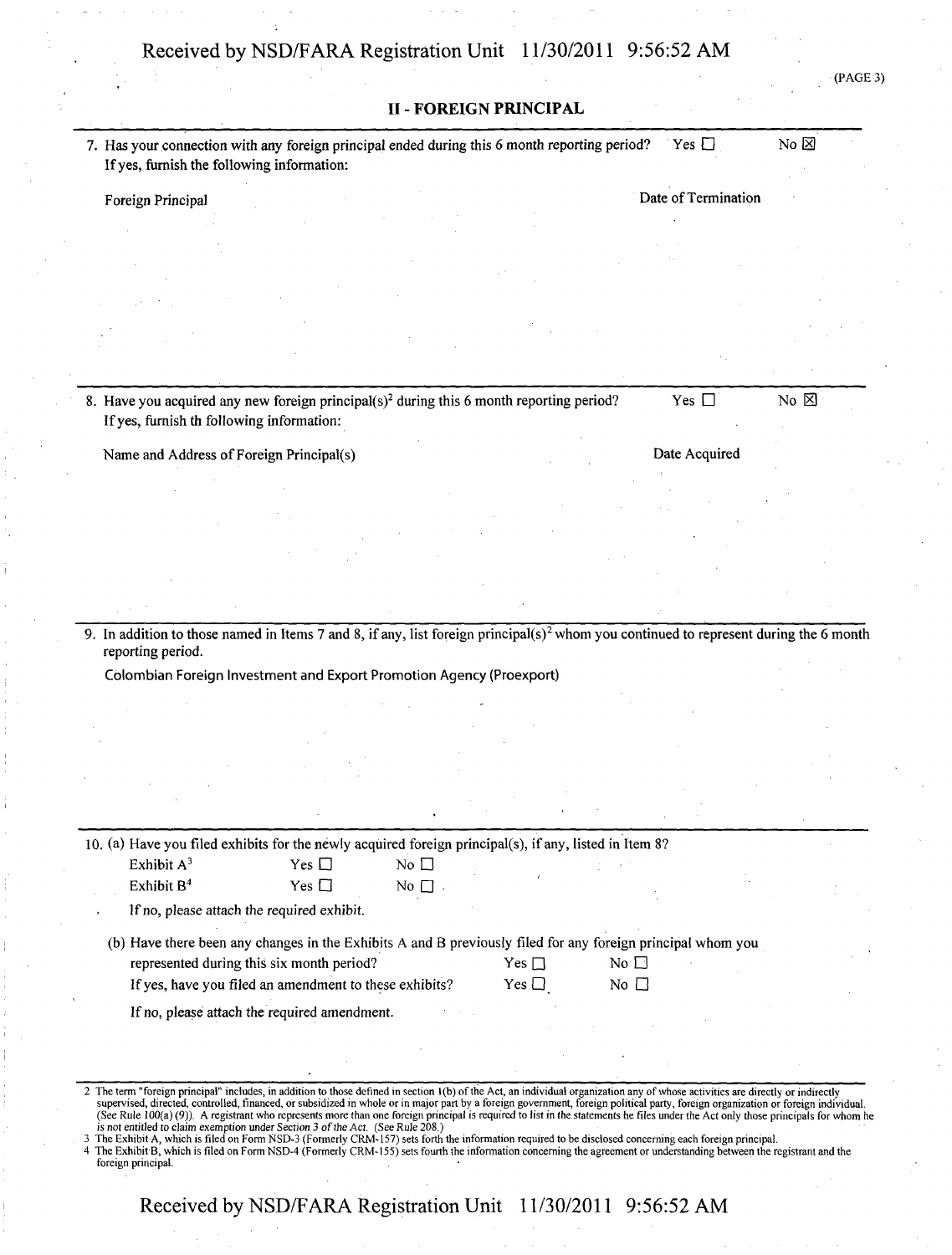#### III - ACTIVITIES

11. During this 6 month reporting period, have you engaged in any activities for or rendered any services to any foreign principal named in Items 7, 8, or 9 of this statement? Yes  $\boxtimes$  Yes  $\boxtimes$  No  $\square$ 

Ifyes, identify each foreign principal and describe in full detail your activities and services: see attachment

12. During this 6 month reporting period, have you on behalf of any foreign principal engaged in political activity<sup>5</sup> as defined below? Yes  $\square$  No  $\boxtimes$ 

Ifyes, identify each such foreign principal and describe in full detail all such political activity, indicating, among other things, the relations, interests and policies sought to be influenced and the means employed to achieve this purpose. If the registrant arranged, sponsored or delivered speeches, lectures or radio and TV broadcasts, give details as to dates, places of delivery, names of speakers and subject matter.

13. In addition to the above described activities, if any, have you engaged in activity on your own behalf which benefits your foreign principal(s)? Yes  $\Box$  No  $\boxtimes$ 

Ifyes, describe fully.

5 The term "political activity" means any activity that the person engaging in believes will, or that the person intends to, in any way influence any agency or official of the Government of the United States or any section of the public within the United States with reference to formulating, adopting or changing the domestic or foreign policies of the United States or with reference to political or public interests, policies, or relations of a government of a foreign country or a foreign political party.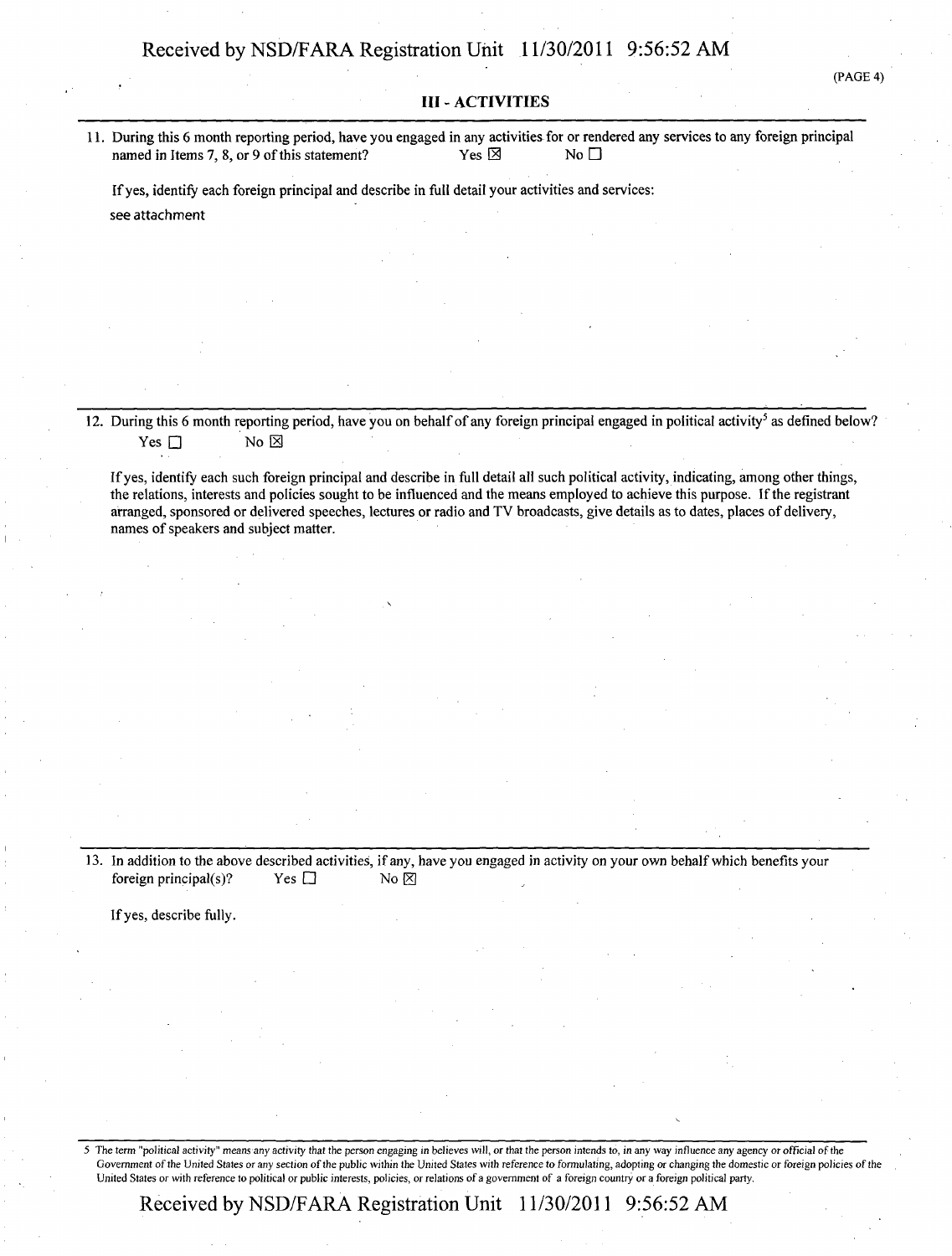(PAGE 5)

#### IV - FINANCIAL INFORMATION

#### 14. (a) RECEIPTS-MONIES

| During this 6 month reporting period, have you received from any foreign principal named in Items 7, 8, or 9 of this     |                 |                               |  |
|--------------------------------------------------------------------------------------------------------------------------|-----------------|-------------------------------|--|
| statement, or from any other source, for or in the interests of any such foreign principal, any contributions, income or |                 |                               |  |
| money either as compensation or otherwise?                                                                               | Yes $\boxtimes$ | $\overline{N}$ $\overline{C}$ |  |

If no, explain why.

If yes, set forth below in the required detail and separately for each foreign principal an account of such monies.<sup>6</sup>

| Date             | From Whom | Purpose                    | Amount   |
|------------------|-----------|----------------------------|----------|
| May 18, 2011     | Proexport | <b>Consulting Services</b> | \$35,000 |
| June 15, 2011    | Proexport | <b>Consulting Services</b> | \$35,000 |
| July 18, 2011    | Proexport | <b>Consulting Services</b> | \$35,000 |
| August 17, 2011  | Proexport | <b>Consulting Services</b> | \$35,000 |
| October 3, 2011  | Proexport | <b>Consulting Services</b> | 535,000  |
| October 20, 2011 | Proexport | <b>Consulting Services</b> | \$35,000 |

|   | \$210,000 |  |
|---|-----------|--|
| × | Total     |  |

| (b) RECEIPTS - FUNDRAISING CAMPAIGN                                                                                                  |            |             |
|--------------------------------------------------------------------------------------------------------------------------------------|------------|-------------|
| During this 6 month reporting period, have you received, as part of a fundraising campaign <sup>7</sup> , any money on behalf of any |            |             |
| foreign principal named in Items 7, 8, or 9 of this statement?                                                                       | Yes $\Box$ | No ⊠        |
| If yes, have you filed an Exhibit D to your registration?                                                                            | Yes $\Box$ | $No$ $\Box$ |

If yes, indicate the date the Exhibit D was filed. Date

#### (c) RECEIPTS-THINGS OF VALUE

During this 6 month reporting period, have you received any thing of value<sup>9</sup> other than money from any foreign principal named in Items 7, 8, or 9 of this statement, or from any other source, for or in the interests of any such foreign principal? Yes  $\square$  No  $\boxtimes$ 

Ifyes, furnish the following information:

Foreign Principal 2012 Date Received Thing of Value Purpose

6,7 A registrant is required to file an Exhibit D if he collects or receives contributions, loans, moneys, or other things ofvalue for a foreign principal, as part of a fundraising campaign. (See Rule 201(e)).

9 Things ofvalue include but are not limited to gifts, interest free loans, expense free travel, favored stock purchases, exclusive rights, favored treatment over competitors, "kickbacks," and the like.

<sup>8</sup> An Exhibit D, for which no printed form is provided, sets forth an account of money collected or received as a result of a fundraising campaign and transmitted for a foreign principal.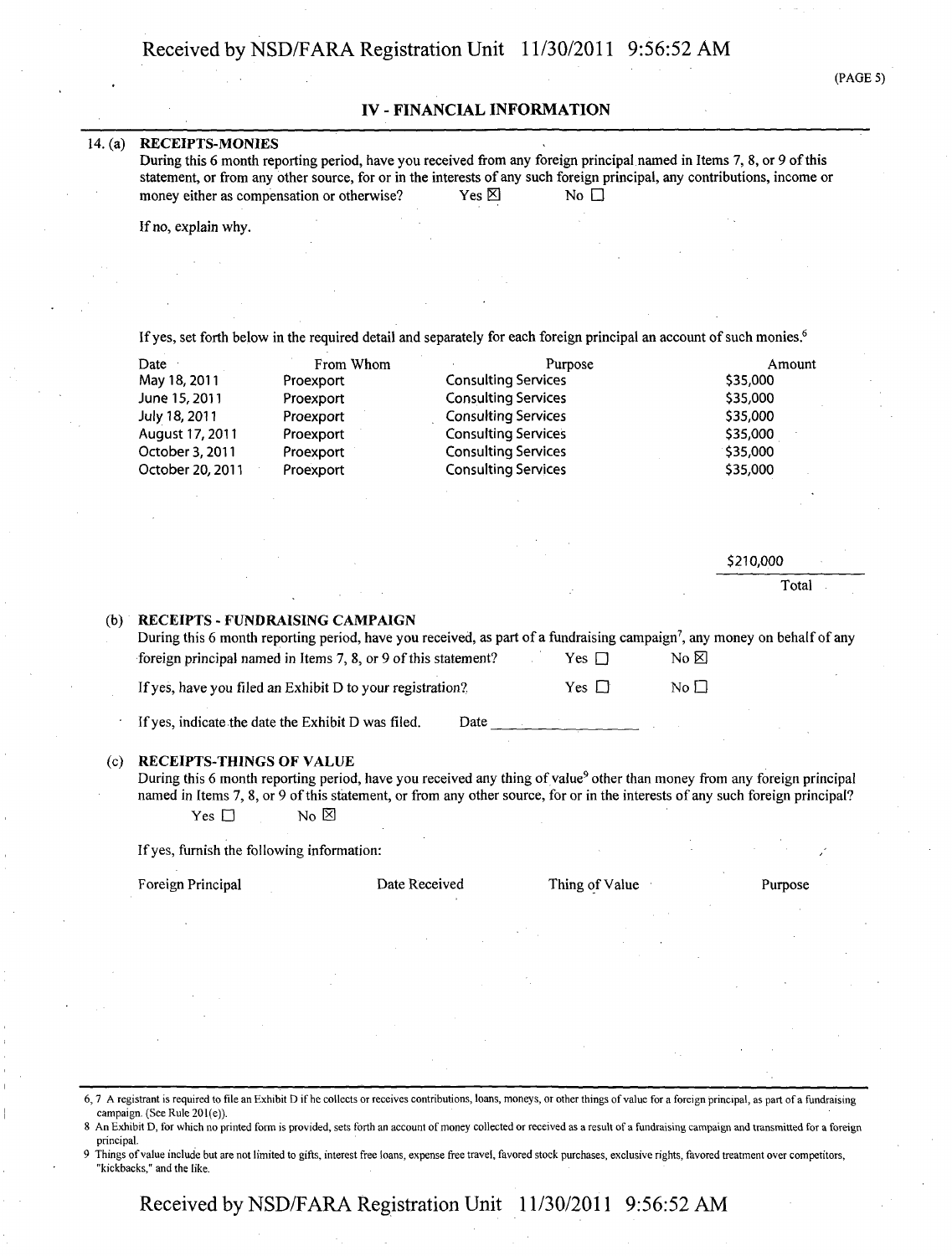(PAGE 6)

Total

| 15. (a) | <b>DISBURSEMENTS-MONIES</b><br>9 of this statement? Yes $\Box$ | During this 6 month reporting period, have you<br>(1) disbursed or expended monies in connection with activity on behalf of any foreign principal named in Items 7, 8, or<br>No E       |            |            |        |
|---------|----------------------------------------------------------------|-----------------------------------------------------------------------------------------------------------------------------------------------------------------------------------------|------------|------------|--------|
|         | (2)                                                            | transmitted monies to any such foreign principal?                                                                                                                                       | $Yes \top$ | $No \n&\n$ |        |
|         |                                                                | If no, explain in full detail why there were no disbursements made on behalf of any foreign principal.<br>There were no expenses attendant to representation                            |            |            |        |
|         |                                                                | If yes, set forth below in the required detail and separately for each foreign principal an account of such monies, including<br>monies transmitted, if any, to each foreign principal. |            |            |        |
|         | Date                                                           | To Whom                                                                                                                                                                                 | Purpose    |            | Amount |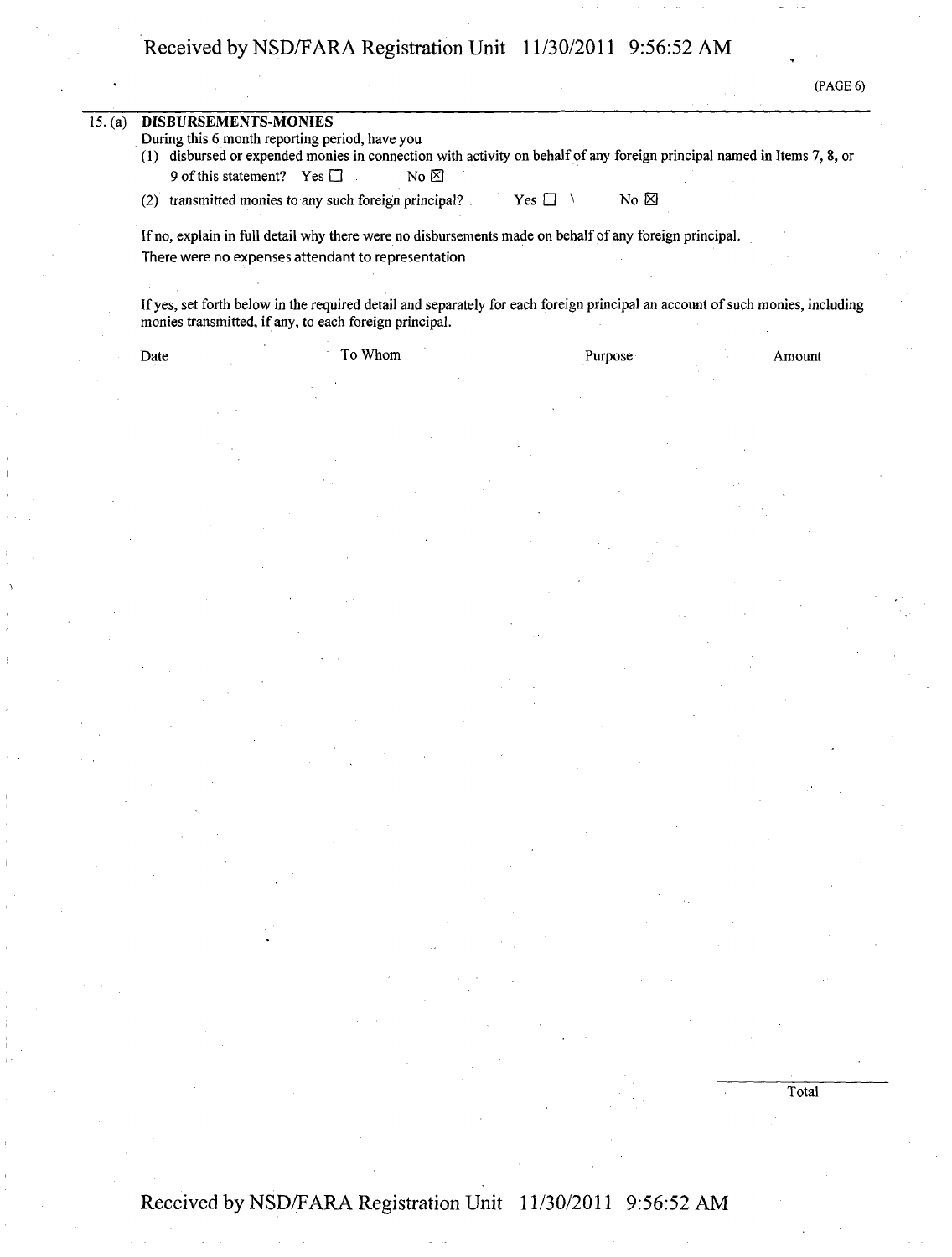(PAGE 7)

#### (b) DISBURSEMENTS-THINGS OF VALUE

During this 6 month reporting period, have you disposed of anything of value<sup>10</sup> other than money in furtherance of or in connection with activities on behalf of any foreign principal named in Items 7, 8, or 9 of this statement?

 $Yes \Box$  No  $\boxtimes$ 

If yes, furnish the following information:

Recipient Foreign Principal Thing of Value Purpose

#### (c) DISBURSEMENTS-POLITICAL CONTRIBUTIONS

During this 6 month reporting period, have you from your own funds and on your own behalf either directly or through any other person, made any contributions of money or other things of value<sup>11</sup> in connection with an election to any political office, or in connection with any primary election, convention, or caucus held to select candidates for political office?

 $Yes \boxtimes$  No  $\square$ 

If yes, furnish the following information:

see attachment

Date Amount or Thing of Value Political Organization or Candidate Location of Event

10,11 Things ofvalue include but are not limited to gifts, interest free loans, expense free travel, favored stock purchases, exclusive rights, favored treatment over competitors, "kickbacks" and the like.'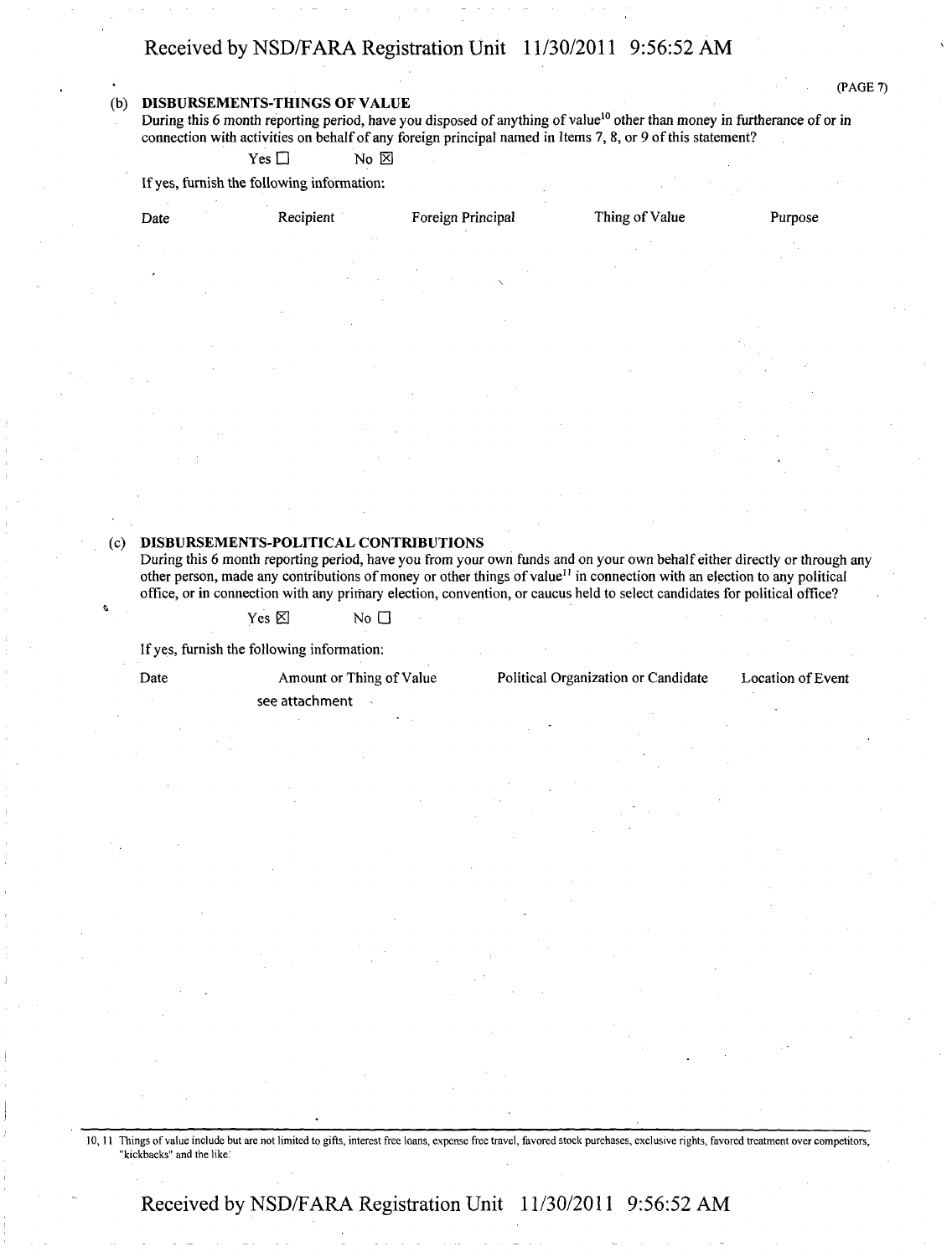|                                                                                            |                       | V-INFORMATIONAL MATERIALS                                                                                                                                                                                      | (PAGE 8)                                                                                                                                          |
|--------------------------------------------------------------------------------------------|-----------------------|----------------------------------------------------------------------------------------------------------------------------------------------------------------------------------------------------------------|---------------------------------------------------------------------------------------------------------------------------------------------------|
|                                                                                            |                       |                                                                                                                                                                                                                | 16. (a) During this 6 month reporting period, did you prepare, disseminate or cause to be disseminated any informational materials? <sup>12</sup> |
| Yes $\Box$                                                                                 | No $\boxtimes$        |                                                                                                                                                                                                                |                                                                                                                                                   |
| If Yes, go to Item 17.                                                                     |                       |                                                                                                                                                                                                                |                                                                                                                                                   |
| Yes $\Box$                                                                                 | No $\boxtimes$        | (b) If you answered No to Item 16(a), do you disseminate any material in connection with your registration?                                                                                                    |                                                                                                                                                   |
|                                                                                            |                       | If Yes, please forward the materials disseminated during the six month period to the Registration Unit for review.                                                                                             |                                                                                                                                                   |
| 17. Identify each such foreign principal.                                                  |                       |                                                                                                                                                                                                                |                                                                                                                                                   |
|                                                                                            |                       |                                                                                                                                                                                                                |                                                                                                                                                   |
|                                                                                            |                       |                                                                                                                                                                                                                |                                                                                                                                                   |
|                                                                                            |                       |                                                                                                                                                                                                                |                                                                                                                                                   |
|                                                                                            |                       |                                                                                                                                                                                                                |                                                                                                                                                   |
|                                                                                            |                       |                                                                                                                                                                                                                | 18. During this 6 month reporting period, has any foreign principal established a budget or allocated a specified sum of money to                 |
|                                                                                            |                       | finance your activities in preparing or disseminating informational materials?                                                                                                                                 | $No \boxtimes$<br>Yes $\Box$                                                                                                                      |
|                                                                                            |                       | If yes, identify each such foreign principal, specify amount, and indicate for what period of time.                                                                                                            |                                                                                                                                                   |
|                                                                                            |                       |                                                                                                                                                                                                                |                                                                                                                                                   |
|                                                                                            |                       |                                                                                                                                                                                                                |                                                                                                                                                   |
|                                                                                            |                       |                                                                                                                                                                                                                |                                                                                                                                                   |
|                                                                                            |                       |                                                                                                                                                                                                                |                                                                                                                                                   |
|                                                                                            |                       |                                                                                                                                                                                                                |                                                                                                                                                   |
|                                                                                            |                       |                                                                                                                                                                                                                |                                                                                                                                                   |
|                                                                                            |                       |                                                                                                                                                                                                                | 19. During this 6 month reporting period, did your activities in preparing, disseminating or causing the dissemination of informational           |
| materials include the use of any of the following:                                         |                       |                                                                                                                                                                                                                |                                                                                                                                                   |
| $\Box$ Radio or TV broadcasts                                                              |                       | $\Box$ Magazine or newspaper $\Box$ Motion picture films                                                                                                                                                       | $\Box$ Letters or telegrams                                                                                                                       |
|                                                                                            | $\Box$ Press releases |                                                                                                                                                                                                                | $\Box$ Pamphlets or other publications $\Box$ Lectures or speeches                                                                                |
| $\Box$ Advertising campaigns<br>$\Box$ Other (specify)<br><b>Electronic Communications</b> |                       |                                                                                                                                                                                                                |                                                                                                                                                   |
|                                                                                            |                       |                                                                                                                                                                                                                |                                                                                                                                                   |
| $\square$ Email                                                                            |                       |                                                                                                                                                                                                                |                                                                                                                                                   |
|                                                                                            |                       | $\Box$ Website URL(s):                                                                                                                                                                                         |                                                                                                                                                   |
|                                                                                            |                       | $\Box$ Social media websites URL(s):                                                                                                                                                                           |                                                                                                                                                   |
|                                                                                            |                       | $\Box$ Other (specify)                                                                                                                                                                                         |                                                                                                                                                   |
|                                                                                            |                       |                                                                                                                                                                                                                | 20. During this 6 month reporting period, did you disseminate or cause to be disseminated informational materials among any of                    |
| the following groups:                                                                      |                       |                                                                                                                                                                                                                |                                                                                                                                                   |
| $\Box$ Public officials                                                                    |                       | $\Box$ Newspapers                                                                                                                                                                                              | $\Box$ Libraries                                                                                                                                  |
| Legislators                                                                                |                       | $\Box$ Editors                                                                                                                                                                                                 | $\Box$ Educational institutions                                                                                                                   |
| Government agencies                                                                        |                       | $\Box$ Civic groups or associations                                                                                                                                                                            | $\Box$ Nationality groups                                                                                                                         |
| $\Box$ Other (specify)                                                                     |                       |                                                                                                                                                                                                                |                                                                                                                                                   |
|                                                                                            |                       |                                                                                                                                                                                                                |                                                                                                                                                   |
|                                                                                            |                       |                                                                                                                                                                                                                |                                                                                                                                                   |
| $\Box$ English                                                                             |                       |                                                                                                                                                                                                                | $\Box$ Other (specify)                                                                                                                            |
| 21. What language was used in the informational materials:                                 |                       | 22. Did you file with the Registration Unit, U.S. Department of Justice a copy of each item of such informational materials<br>disseminated or caused to be disseminated during this 6 month reporting period? | $Y_{\text{es}}\Box$<br>$N_0 \cup$                                                                                                                 |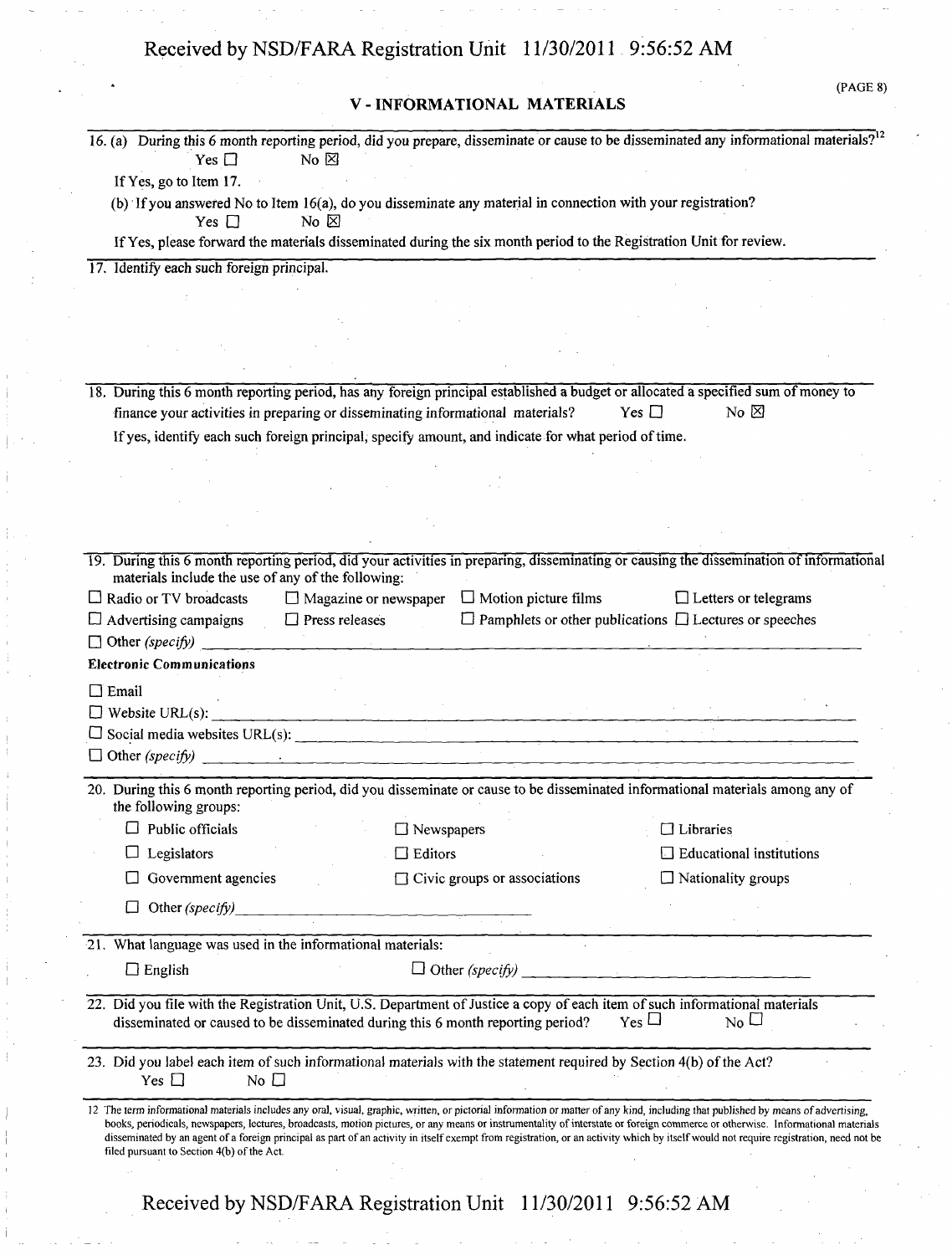(PAGE 9)

#### **VI - EXECUTION**

In accordance with 28 U.S.C. § 1746, the undersigned swear(s) or affirm(s) under penalty of perjury that he/she has (they have) read the information set forth in this registration statement and the attached exhibits and that he/she is (they are) familiar with the contents thereof and that such contents are in their entirety true and accurate to the best of his/her (their) knowledge and belief, except that the undersigned make(s) no representation as to truth or accuracy of the information contained in the attached Short Form Registration Statement(s), if any, insofar as such information is not within his/her (their) personal knowledge.

(Date of signature) (Print or type name under each signature or provide electronic signature <sup>13</sup>)

November 30, 2011 and the state of the steven Elmendorf and the Signed esigned esigned

November 30, 2011 ISL James Ryan Assember 30, 2011 ISL James Ryan Assember 30, 2011 ISL James Ryan Assember 30, 2011

November 30, 2011 . Isl Barry LaSala esigned the Signed School Barry LaSala esigned the Signed eSigned exists a set of the Signed School Barry LaSala

November 30, 2011 **Isl Stacey Alexander** Alexander esigned

13 This statement shall be signed by the individual agent, if the registrant is an individual, or by a majority of those partners, officers, directors or persons performing similar functions, if the registrant is an organization, except that the organization can, by power of attorney, authorize one or more individuals to execute this statement on its behalf.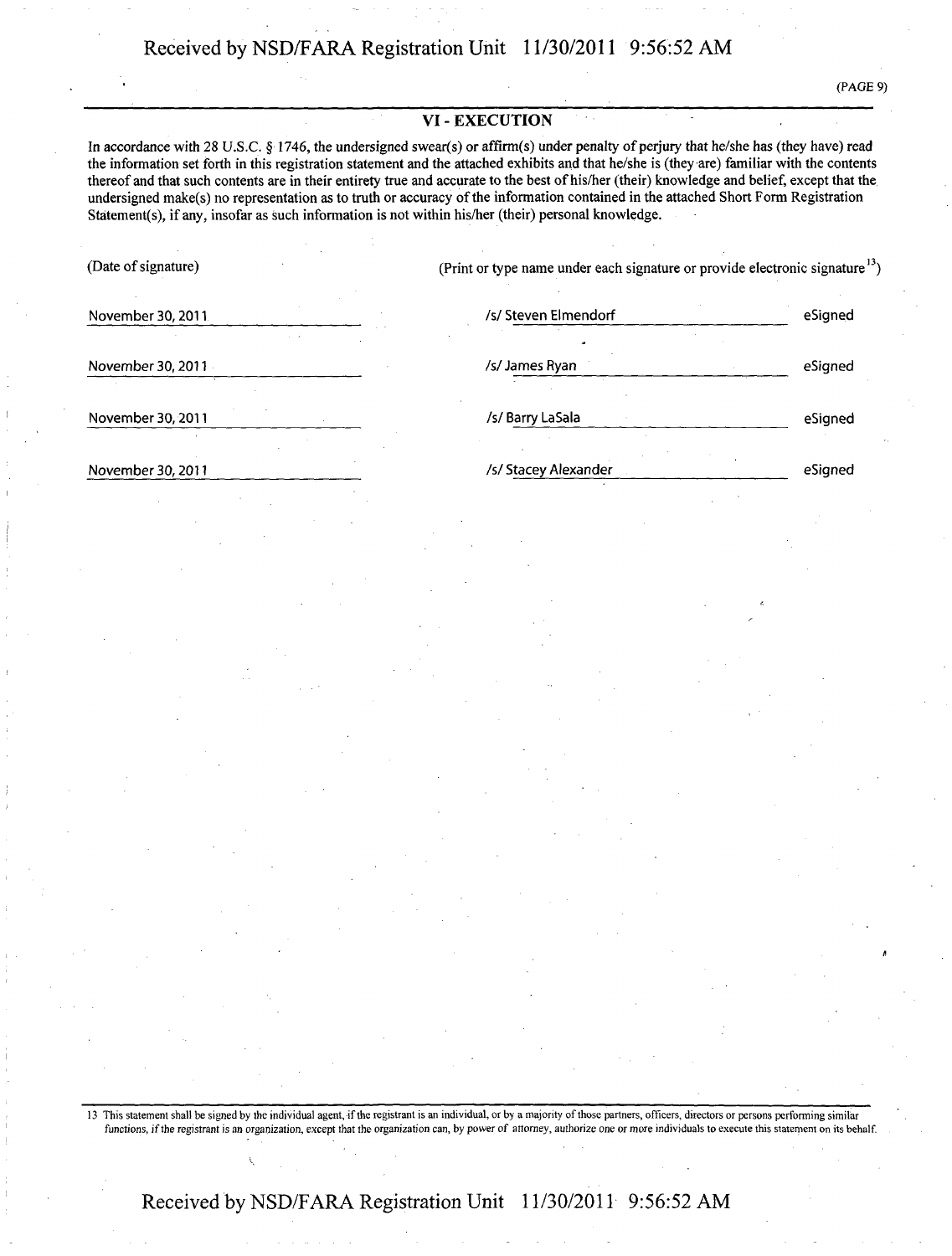### III-ACTIVITIES

11. During this 6 month reporting period, have you engaged in any activities for or rendered any services to any foreign principal named in Items 7, 8, or 9 of this statement?

If yes, identify each foreign principal and describe in full detail your activities and services:

| April 12, 2011 | Steve Elmendorf call to David Lane, counselor to the Chief of Staff and |
|----------------|-------------------------------------------------------------------------|
|                | assistant to the president, regarding timing and process of FTAs        |
| April 21, 2011 | Steve Elmendorf call to Lisa Garcia, Chief of Staff to USTR, regarding  |
|                | timing and process of FTAs                                              |
| April 25, 2011 | Stacey Alexander email to Brian Romick, office of Congressman Steny     |
|                | Hoyer, regarding Colombia Trade agreement                               |
| April 27, 2011 | Stacey Alexander email to Erik Olsen, office of Congressman Ron Kind,   |
|                | regarding Colombia Trade agreement                                      |
| April 28, 2011 | Steve Elmendorf call to David Plouffe, White House, regarding timing    |
|                | and process of FTAs                                                     |
| April 28, 2011 | Stacey Alexander email to Meg Joseph, office of Congressman Jim         |
|                | Matheson, regarding Colombia Trade agreement                            |
| May 2, 2011    | Stacey Alexander email to Jeremy Woodrum, office of Congressman Joe     |
|                | Crowley, regarding Colombia Trade agreement                             |
| May 3, 2011    | Jimmy Ryan email to Jeff Phan, office of Senator Jeff Binghaman,        |
|                | regarding Finance Committee consideration of Colombia FTA               |
| May 3, 2011    | Jimmy Ryan email to Stacy Ettinger, office of Senator Charles Schumer,  |
|                | regarding Finance Committee consideration of Colombia FTA               |
| May 3, 2011    | Jimmy Ryan email to Steven Ward, Chief of Staff to Senator Bingaman,    |
|                | regarding Finance Committee hearing                                     |
| May 3, 2011    | Jimmy Ryan email to Jeff Hamond, office of Senator Charles Schumer,     |
|                | regarding FTA/TAA and overall support                                   |
| May 3, 2011    | Jimmy Ryan email to Mike Froman, NSC, regarding FTA/TAA timing          |
| May 3, 2011    | Jimmy Ryan call to Mike Castellano, office of Senator Harry Reid,       |
|                | regarding issues surrounding FTA consideration                          |
| May 3, 2011    | Stacey Alexander email to Brian Romick, office of Congressman Steny     |
|                | Hoyer, regarding Colombia Trade agreement                               |
| May 4, 2011    | Stacey Alexander email to Congressman Jim Matheson regarding            |
|                | Colombia Trade agreement                                                |
| May 4, 2011    | Stacey Alexander and Steve Elmendorf meeting with Lisa Garcia and       |
|                | Ambassador Miriam Sapiro regarding Colombia Trade agreement             |
| May 6, 2011    | Jimmy Ryan meeting with Rory Cramer, office of Senator Ben Cardin,      |
|                | regarding Finance Committee consideration of Colombia FTA               |
| May 6, 2011    | Jimmy Ryan call to Heather McHugh, Legislative Director, office of      |
|                | Senator Charles Schumer, regarding Finance Committee hearing.           |
| May 6, 2011    | Jimmy Ryan call to Steven Ward, office of Senator Jeff Binghaman,       |
|                | regarding FTAs in Finance Committee                                     |
| May 6, 2011    | Jimmy Ryan call to Mike Castellano, Trade counsel, office of Senator    |
|                | Harry Reid, regarding overall concerns related to Colombia              |
| May 9, 2011    | Jimmy Ryan email and call to Rory Cramer, office of Senator Ben Cardin, |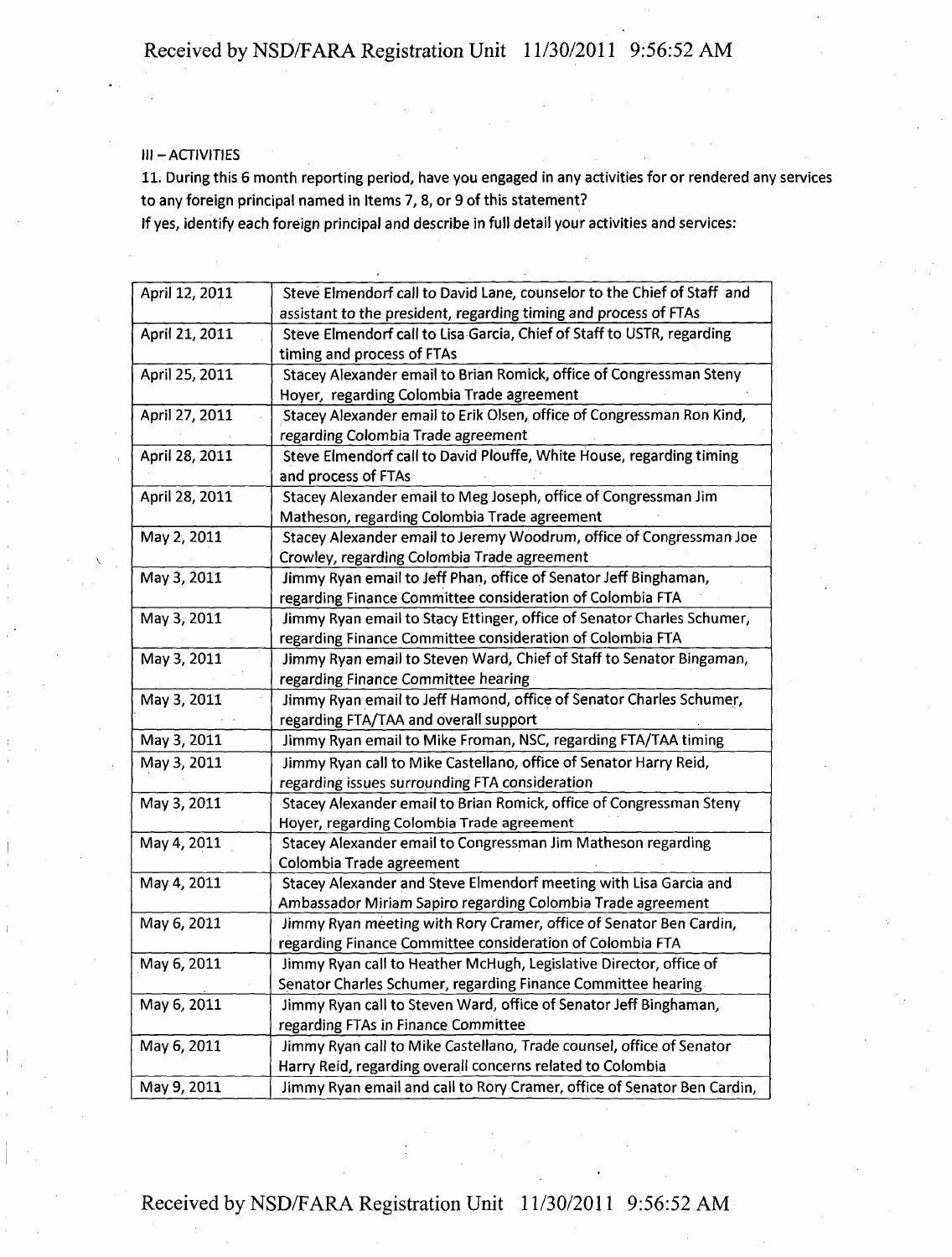|              | regarding Finance Committee consideration of Col FTA                    |
|--------------|-------------------------------------------------------------------------|
| May 9, 2011  | Jimmy Ryan email to Gray Maxwell, office of Senator Ben Cardin,         |
|              | regarding Finance Committee consideration of Colombia FTA               |
| May 9, 2011  | Stacey Alexander email to Jennifer Walsh, office of Congressman Dennis  |
|              | Cardoza, regarding Colombia Trade agreement                             |
| May 10, 2011 | Jimmy Ryan call to Mike Froman, NSC, regarding FTA/TAA timing           |
| May 10, 2011 | Stacey Alexander email to Alexis Covey Brandt, office of Congessman     |
|              | Steny Hoyer, regarding Colombia Trade agreement                         |
| May 12, 2011 | Jimmy Ryan call to Mike Froman, NSC, regarding FTA/TAA timing           |
| May 12, 2011 | Jimmy Ryan meeting with Rori Kramer, Trade LA - Senator Ben Cardin,     |
|              | regarding hearing in Finance Committee                                  |
| May 12, 2011 | Steve Elmendorf call to Jon Selib, office of Senator Max Baucus,        |
|              | regarding TAA                                                           |
| May 12, 2011 | Stacey Alexander email to Congressman Jim Matheson regarding            |
|              | Colombia Trade agreement                                                |
| May 12, 2011 | Stacey Alexander email to Hayden Rogers, office of Congressman Heath    |
|              | Shuler, regarding Colombia Trade agreement                              |
| May 17, 2011 | Barry LaSala email to Alex Perkins, House Ways and Means trade          |
|              | Counsel, regarding prospects of Colombia FTA and TAA program            |
| May 17, 2011 | Stacey Alexander email to Michael Robbins, office of Congressman John   |
|              | Dingell, regarding Colombia Trade agreement                             |
| May 18, 2011 | Stacey Alexander email to Brian Romick, office of Congressman Steny     |
|              | Hoyer, regarding Colombia Trade agreement                               |
| May 19, 2011 | Stacey Alexander email to John Hughes, office of Congressman Steny      |
|              | Hoyer, regarding Colombia Trade agreement                               |
| May 19, 2011 | Stacey Alexander email to Ashley Jones, office of Congessman John       |
|              | Barrow, regarding Colombia Trade agreement                              |
| May 19, 2011 | Stacey Alexander email to Adrienne Elrod, office of Congresswoman       |
|              | Loretta Sanchez, regarding Colombia Trade agreement                     |
| May 19, 2011 | Stacey Alexander email to Brian Romick, office of Congressman Steny     |
|              | Hoyer, regarding Colombia Trade agreement                               |
| May 20, 2011 | Stacey Alexander email to Meg Joseph, office of Congressman Jim         |
|              | Matheson, regarding Colombia Trade agreement                            |
| May 23, 2011 | Stacey Alexander email to Meg Joseph, office of Congressman Jim         |
|              | Matheson, regarding Colombia Trade agreement                            |
| May 23, 2011 | Stacey Alexander email to Jen Walsh, office of Congressman Dennis       |
|              | Cardoza, regarding Colombia Trade agreement                             |
| May 24, 2011 | Stacey Alexander email to Adrienne Elrod, office of Congresswoman       |
|              | Loretta Sanchez, regarding Colombia Trade agreement                     |
| May 26, 2011 | Stacey Alexander email to Adrienne Elrod, office of Congresswoman       |
|              | Loretta Sanchez, regarding Colombia Trade agreement                     |
| May 26, 2011 | Stacey Alexander email to Congressman Jim Matheson regarding            |
|              | Colombia Trade agreement                                                |
| May 26, 2011 | Stacey Alexander email to Meg Joseph, office of Congressman Jim         |
|              | Matheson, regarding Colombia Trade agreement                            |
| June 1, 2011 | Barry LaSala email to Tom Nagle, Office of Senator Tom Udall, regarding |
|              | Senator's position on the Colombia FTA                                  |
|              |                                                                         |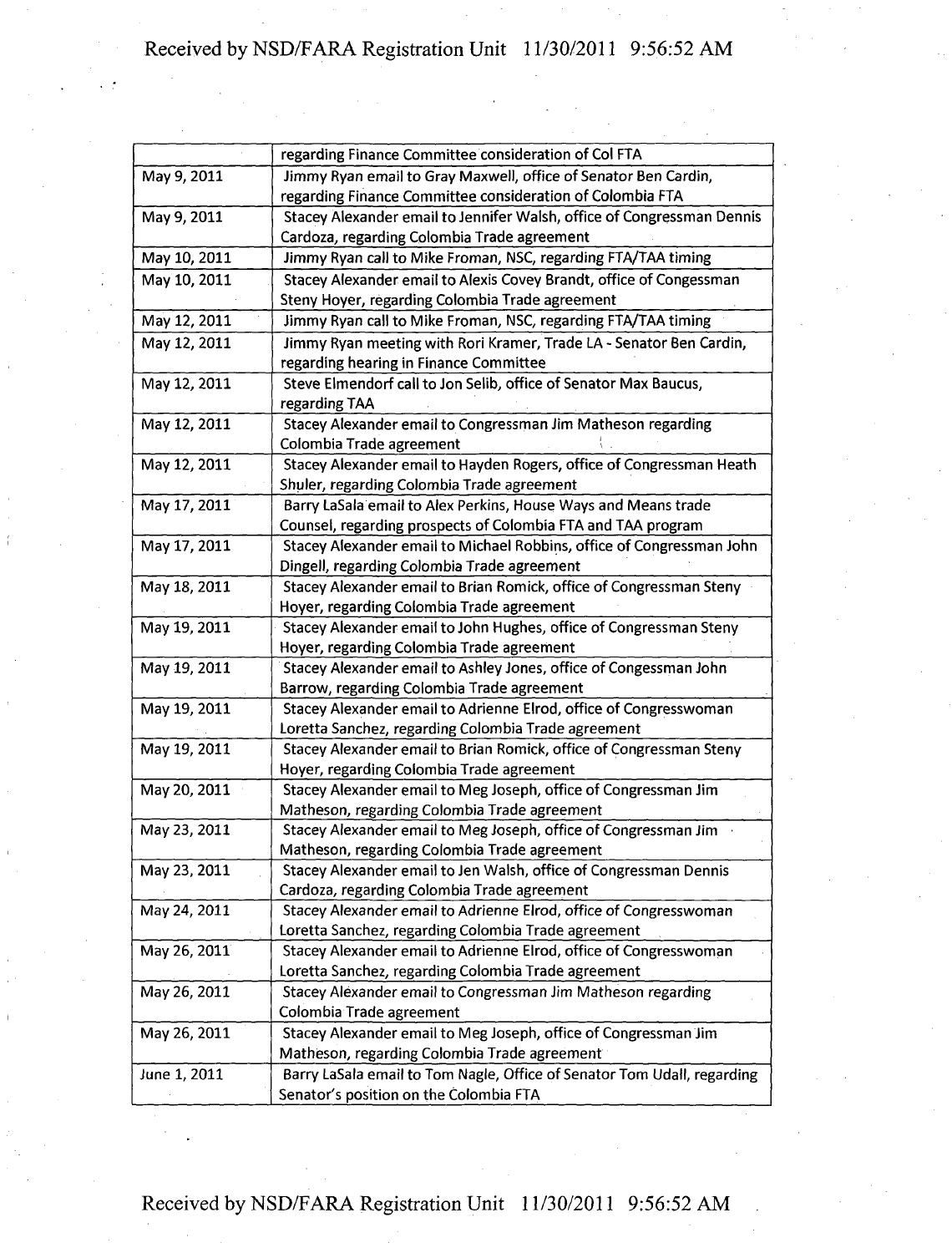| June 2, 2011  | Jimmy Ryan email to Angela Holmes, White House, regarding Colombia<br><b>FTA</b>                                                                    |
|---------------|-----------------------------------------------------------------------------------------------------------------------------------------------------|
| June 2, 2011  | Jimmy Ryan meeting with Amber Cottle, regarding Colombia FTA Senate<br>consideration                                                                |
| June 2, 2011  | Jimmy Ryan call to Mike Froman NSC, regarding FTA timing                                                                                            |
| June 3, 2011  | Steve Elmendorf email to Lisa Garcia, Chief of Staff to USTR, regarding<br>TAA negotiations and Colombian action plan                               |
| June 3, 2011  | Stacey Alexander email to Tonya Williams regarding Colombia Trade<br>agreement                                                                      |
| June 6, 2011  | Jimmy Ryan email to Mike Castellano, office of Senator Harry Reid,<br>regarding timing of FTAs & TAA                                                |
| June 7, 2011  | Stacey Alexander email to Tonya Williams regarding Colombia Trade<br>agreement                                                                      |
| June 7, 2011  | Stacey Alexander email to Jean Louise Beard, office of Congressman<br>David Price, regarding Colombia Trade agreement                               |
| June 8, 2011  | Barry LaSala email to Andi Friedman, Office of Senator Frank<br>Lautenberg, regarding Senator's position on the Colombia FTA and the<br>TAA program |
| June 9, 2011  | Stacey Alexander email to Jennifer Walsh, office of Congressman Dennis<br>Cardoza, regarding Colombia Trade agreement                               |
| June 10, 2011 | Stacey Alexander email to Adrienne Elrod, office of Congresswoman<br>Loretta Sanchez, regarding Colombia Trade agreement                            |
| June 10, 2011 | Stacey Alexander email to Sandy Carter, office of Congressman Leonard<br>Boswell, regarding Colombia Trade agreement                                |
| June 10, 2011 | Stacey Alexander email to Mike Hacker, House Democratic Steering<br>Committee, regarding Colombia Trade agreement                                   |
| June 10, 2011 | Stacey Alexander email to Alixandria Russel, office of Congressman Jim<br>Clyburn, regarding Colombia Trade agreement                               |
| June 11, 2011 | Steve Elmendorf email to Lisa Garcia, Chief of Staff to USTR, regarding<br>TAA negotiations and Colombian action plan                               |
| June 13, 2011 | Steve Elmendorf call to Lisa Garcia, Chief of Staff to USTR, regarding TAA<br>negotiaions and timing                                                |
| June 13, 2011 | Stacey Alexander email to Jessica Lemos, office of Congressman David<br>Cicilline, regarding Colombia Trade agreement                               |
| June 14, 2011 | Steve Elmendorf email to Lisa Garcia, Chief of Staff to USTR, regarding<br><b>TAA negotiations</b>                                                  |
| June 14, 2011 | Stacey Alexander email to Alexis Covey-Brandt, office of Congessman<br>Steny Hoyer, regarding Colombia Trade agreement                              |
| June 15, 2011 | Stacey Alexander email to Alisa Sarkisian, office of Congressman David<br>Cicilline, regarding Colombia Trade agreement                             |
| June 15, 2011 | Stacey Alexander email to Mike Hacker, House Democratic Steering<br>Committee, regarding Colombia Trade agreement                                   |
| June 16, 2011 | Steve Elmendorf email to Lisa Garcia, Chief of Staff to USTR, regarding<br>TAA negotiations and markup timing                                       |
| June 16; 2011 | Stacey Alexander email to Tonya Williams regarding Colombia Trade<br>agreement                                                                      |
| June 17, 2011 | Steve Elmendorf email to Lisa Garcia, Chief of Staff to USTR, regarding                                                                             |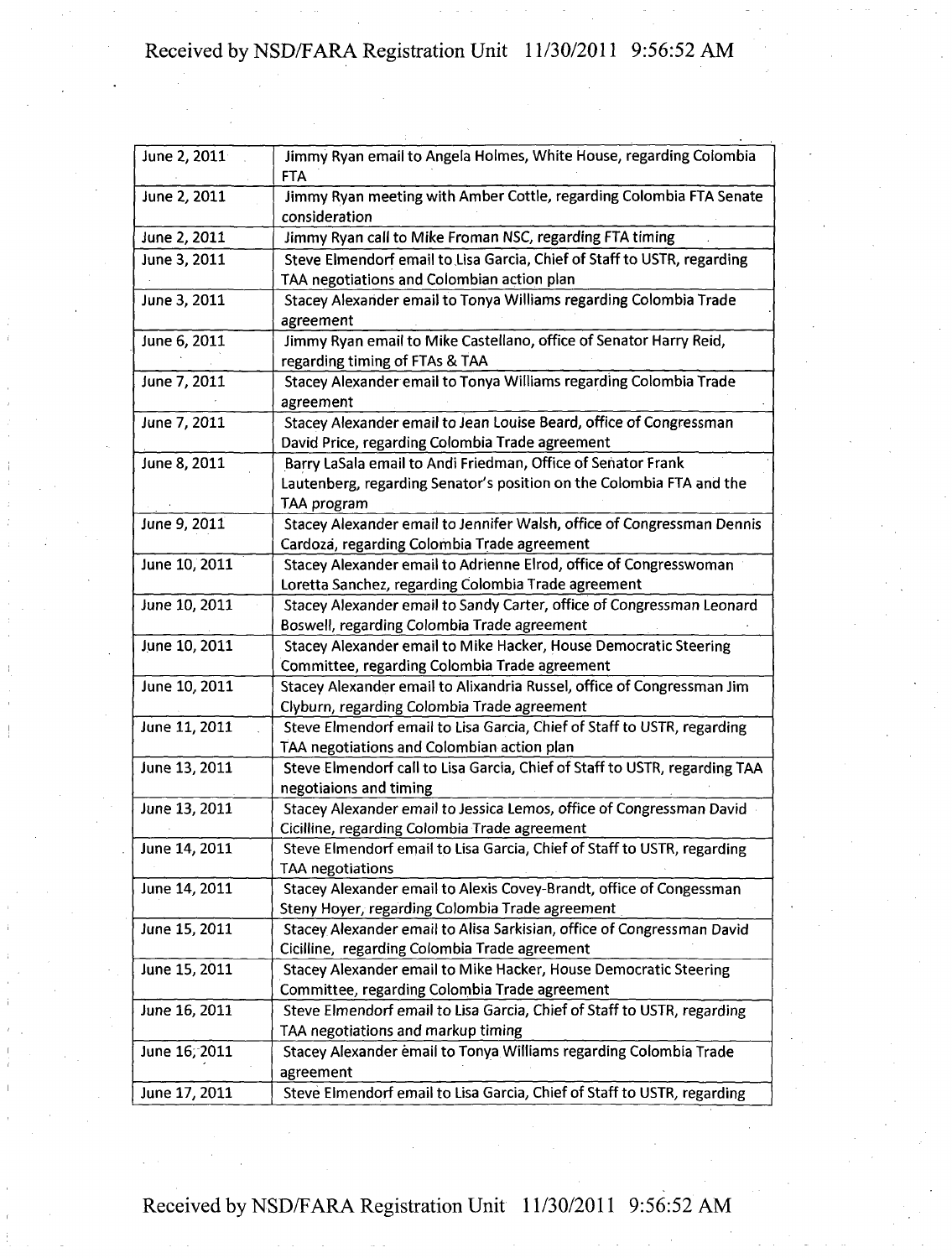| TAA negotiations                                                                                                                                       |  |  |  |
|--------------------------------------------------------------------------------------------------------------------------------------------------------|--|--|--|
| Steve Elmendorf email to Lisa Garcia, Chief of Staff to USTR, regarding<br>TAA and timing of FTAs                                                      |  |  |  |
| Steve Elmendorf email to Lisa Garcia, Chief of Staff to USTR, regarding<br>TAA and TPA                                                                 |  |  |  |
| Steve Elmendorf email to Jon Selib, office of Senator Max Baucus,<br>regarding TAA, TPA and business community involvement                             |  |  |  |
| Steve Elmendorf email to Lisa Garcia, Chief of Staff to USTR, regarding<br>business community and timing of Senate process                             |  |  |  |
| Jimmy Ryan email to David Krone, regarding Colombia FTA Senate<br>consideration                                                                        |  |  |  |
| Jimmy Ryan call to Mike Castellano, office of Senator Harry Reid,<br>regarding timing of FTAs and TAA                                                  |  |  |  |
| Steve Elmendorf email to Lisa Garcia, Chief of Staff to USTR, regarding<br>timing of Trade agreements in Senate                                        |  |  |  |
| Stacey Alexander email to Jennifer Walsh, office of Congressman Dennis<br>Cardoza, regarding Colombia Trade agreement                                  |  |  |  |
| Stacey Alexander email to Jean Louise Beard, office of Congressman<br>David Price, regarding Colombia Trade agreement                                  |  |  |  |
| Jimmy Ryan email to Mike Castellano, office of Senator Harry Reid,<br>regarding timing of FTAs and TAA                                                 |  |  |  |
| Steve Elmendorf email to Lisa Garcia, Chief of Staff to USTR, regarding<br>timing of Trade agreements in Senate                                        |  |  |  |
| Steve Elmendorf email to Jon Selib, office of Senator Max Baucus,<br>regarding trade agreement negotiations and TPA, business community<br>involvement |  |  |  |
| Stacey Alexander email to Alexis Covey-Brandt, office of Congessman<br>Steny Hoyer, regarding Colombia Trade agreement                                 |  |  |  |
| Stacey Alexander email to John Hughes, office of Congressman Steny<br>Hoyer, regarding Colombia Trade agreement                                        |  |  |  |
| Steve Elmendorf email to Lisa Garcia, Chief of Staff to USTR, regarding<br>timing of Trade agreements and TAA                                          |  |  |  |
| Jimmy Ryan call & email to Mike Castellano, office of Senator Harry<br>Reid, regarding FTA process                                                     |  |  |  |
| Steve Elmendorf email to Lisa Garcia, Chief of Staff to USTR, regarding<br>timing of Senate Finance markup and TAA                                     |  |  |  |
| Steve Elmendorf email to Jon Selib, office of Senator Max Baucus,<br>regarding Colombia Trade agreement amendments                                     |  |  |  |
| Steve Elmendorf email to Jon Selib, office of Senator Baucus, regarding<br>Senate Finance markup timing                                                |  |  |  |
| Steve Elmendorf email to Lisa Garcia, Chief of Staff to USTR, regarding<br>timing of Senate Finance markup                                             |  |  |  |
| Steve Elmendorf email to Lisa Garcia, Chief of Staff to USTR, regarding<br>timing of caucus meetings and votes for FTAs                                |  |  |  |
| Steve Elmendorf email to Lisa Garcia, Chief of Staff to USTR, regarding<br>status of Finance and W&M markup                                            |  |  |  |
| Steve Elmendorf email to Lisa Garcia, Chief of Staff to USTR, regarding                                                                                |  |  |  |
|                                                                                                                                                        |  |  |  |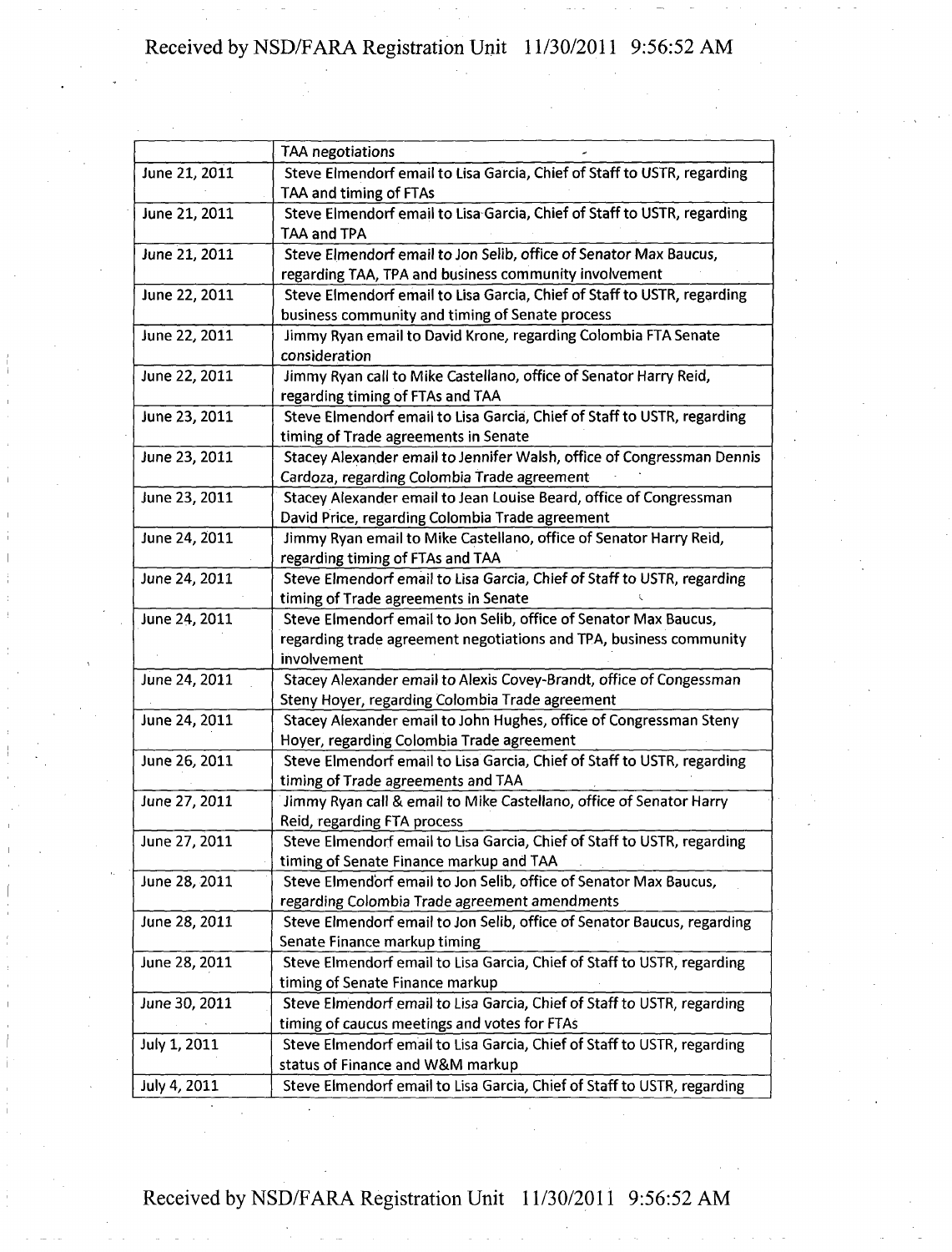|               | status of Finance and W&M markup                                        |
|---------------|-------------------------------------------------------------------------|
| July 5, 2011  | Steve Elmendorf email to Jon Selib, office of Senator Max Baucus,       |
|               | regarding Senate Finance markup timing                                  |
| July 6, 2011  | Jimmy Ryan call & email to Jon Selib, office of Senator Max Baucus,     |
|               | regarding overall support for FTAs                                      |
| July 6, 2011  | Steve Elmendorf email to Jon Selib, office of Senator Max Baucus        |
|               | regarding Senate "Mock" markup on Free Trade Agreement                  |
| July 6, 2011  | Stacey Alexander email to Brian Romick, office of Congressman Steny     |
|               | Hoyer, regarding Colombia Trade agreement                               |
| July 7, 2011  | Jimmy Ryan email and call to Ryan McCormick, office of Senator Bill     |
|               | Nelson regarding Colombia FTA                                           |
| July 7, 2011  | Jimmy Ryan email to Jon Selib, office of Senator Max Baucus, regarding  |
|               | overall support for FTAs                                                |
| July 7, 2011  | Steve Elmendorf email to Lisa Garcia, Chief of Staff to USTR, regarding |
|               | timing and congressional process                                        |
| July 7, 2011  | Stacey Alexander email to Alixandria Russel, office of Congressman Jim  |
|               | Clyburn, regarding Colombia Trade agreement                             |
| July 7, 2011  | Stacey Alexander email to Alisa Sarkisian, office of Congressman David  |
|               | Cicilline, regarding Colombia Trade agreement                           |
| July 11, 2011 | Steve Elmendorf call to Lisa Garcia, Chief of Staff to USTR, regarding  |
|               | status and timing of FTAs                                               |
| July 11, 2011 | Steve Elmendorf email to Lisa Garcia, Chief of Staff to USTR, regarding |
|               | status and timing of FTAs                                               |
| July 11, 2011 | Steve Elmendorf email to Jon Selib, office of Senator Max Baucus,       |
|               | regarding TAA and timing in Senate                                      |
| July 11, 2011 | Stacey Alexander email to Brian Romick, office of Congressman Steny     |
|               | Hoyer, regarding Colombia Trade agreement                               |
| July 11, 2011 | Stacey Alexander email to Maria Geista, office of Congressman Barney    |
|               | Frank, regarding Colombia Trade agreement                               |
| July 12, 2011 | Steve Elmendorf email to Lisa Garcia, Chief of Staff to USTR, regarding |
|               | TAA, Congressional process                                              |
| July 12, 2011 | Stacey Alexander email to Yebbie Watkins, House Democratic Steering     |
|               | Committee, regarding Colombia Trade agreement                           |
| July 13, 2011 | Stacey Alexander email to Brandon Webb, office of Congressman John      |
|               | Barrow, regarding Colombia Trade agreement                              |
| July 13, 2011 | Stacey Alexander email to Ashley Jones, office of Congessman John       |
|               | Barrow, regarding Colombia Trade agreement                              |
| July 14, 2011 | Steve Elmendorf email to Lisa Garcia, Chief of Staff to USTR, regarding |
|               | Bill Daley speech to US/Korea Coaltion, TAA                             |
| July 14, 2011 | Jimmy Ryan email to Mike Castellano, office of Senator Harry Reid,      |
|               | regarding FTA process                                                   |
| July 14, 2011 | Stacey Alexander email to Jessica Lemos, office of Congressman David    |
|               | Cicilline, regarding Colombia Trade agreement                           |
| July 15, 2011 | Steve Elmendorf email to Lisa Garcia, Chief of Staff to USTR, regarding |
|               | status and timing of FTAs                                               |
| July 17, 2011 | Steve Elmendorf email to Lisa Garcia, Chief of Staff to USTR, regarding |
|               | status and timing of FTAs                                               |
|               |                                                                         |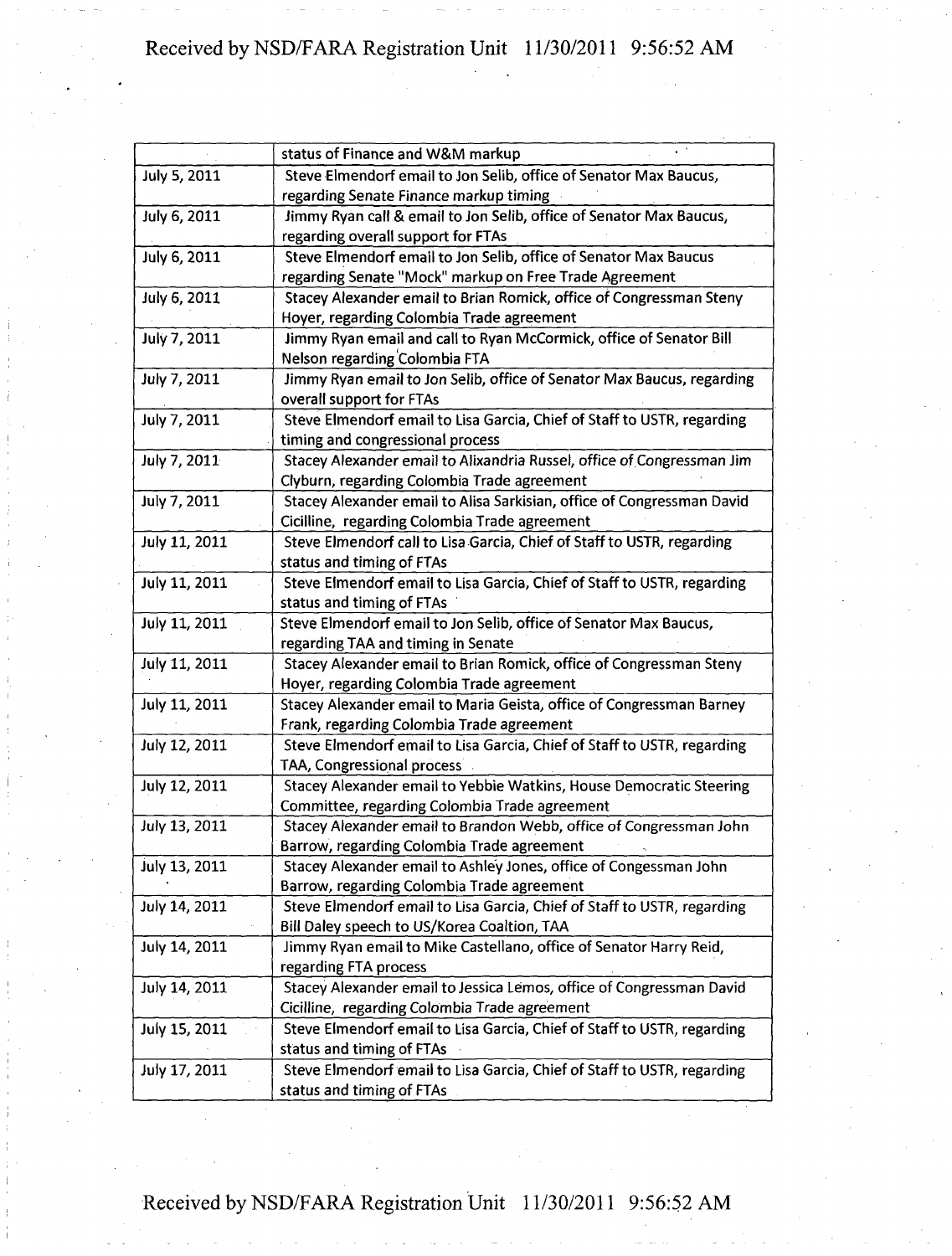| July 18, 2011  | Jimmy Ryan email to Mike Castellano, office of Senator Harry Reid,<br>regarding Parliamentary process for fast track |
|----------------|----------------------------------------------------------------------------------------------------------------------|
| July 18, 2011  | Steve Elmendorf email and call to Lisa Garcia, Chief of Staff to USTR,                                               |
|                | regarding status and timing of FTAs                                                                                  |
| July 18, 2011  | Steve Elmendorf email to Lisa Garcia, Chief of Staff to USTR, regarding                                              |
|                | status and timing of FTAs                                                                                            |
| July 18, 2011  | Steve Elmendorf email to Jon Selib, office of Senator Baucus, regarding                                              |
|                | timing of Senate process                                                                                             |
| July 18, 2011  | Stacey Alexander email to Alexis Covey-Brandt, office of Congessman                                                  |
|                | Steny Hoyer, regarding the Colombia Trade agreement                                                                  |
| July 19, 2011  | Jimmy Ryan call & email to Mike Castellano, office of Senator Harry                                                  |
|                | Reid, regarding parliamentary process for fast track                                                                 |
| July 19, 2011  | Steve Elmendorf email to Lisa Garcia, Chief of Staff to USTR, regarding                                              |
|                | process and package/sequence of FTAs                                                                                 |
| July 19, 2011  | Stacey Alexander email to Jessica Lemos, office of Congressman David                                                 |
|                | Cicilline, regarding the Colombia Trade agreement                                                                    |
| July 19, 2011  | Stacey Alexander email to Brandon Webb, office of Congressman John                                                   |
|                | Barrow, regarding Colombia Trade agreement                                                                           |
| July 20, 2011  | Steve Elmendorf email to Lisa Garcia, Chief of Staff to USTR, regarding                                              |
|                | timing and status of FTA negotiations                                                                                |
| July 20, 2011  | Stacey Alexander email to Tara Oursler, office of Congressman Dutch                                                  |
|                | Ruppersberger, regarding Colombia Trade agreement                                                                    |
| July 23, 2011  | Jimmy Ryan call to P. Singh, NSC, regarding FTA/TAA timing                                                           |
| July 23, 2011  | Jimmy Ryan email to Mike Froman regarding FTA/TAA timing                                                             |
| July 25, 2011  | Steve Elmendorf email to Lisa Garcia, Chief of Staff to USTR, regarding                                              |
|                | status and timing of FTAs                                                                                            |
| July 26, 2011  | Steve Elmendorf email to Jon Selib, office of Senator Max Baucus,                                                    |
|                | regarding timing and process of FTAs                                                                                 |
| August 1, 2011 | Jimmy Ryan email to Mike Castellano, office of Senator Harry Reid                                                    |
|                | regarding timing of TAA                                                                                              |
| August 2, 2011 | Steve Elmendorf, email to Lisa Garcia, Chief of Staff to USTR, regarding                                             |
|                | Fall agenda                                                                                                          |
| August 2, 2011 | Steve Elmendorf email and call to Lisa Garcia, Chief of Staff to USTR,                                               |
|                | regarding labor and trade agenda                                                                                     |
| August 4, 2011 | Jimmy Ryan call to Shawn Maher, White House, regarding FTA timing                                                    |
| September 2,   | Jimmy Ryan call and email to Mike Castellano regarding TAA and FTA                                                   |
| 2011           | process                                                                                                              |
| September 7,   | Jimmy Ryan call to Bill Dauster, office of Senator Harry Reid, regarding                                             |
| 2011           | FTA/TAA timing                                                                                                       |
| September 8,   | Jimmy Ryan email to Mike Castellano, office of Senator Harry Reid,                                                   |
| 2011           | regarding Timing of FTAs & TAA                                                                                       |
| September 9,   | Steve Elmendorf email to Lisa Garcia, Chief of Staff to USTR, regarding                                              |
| 2011           | <b>TAA</b>                                                                                                           |
| September 12,  | Steve Elmendorf email to Lisa Garcia, Chief of Staff to USTR, regarding                                              |
| 2011           | timing of FTAs                                                                                                       |
| September 12,  | Steve Elmendorf email to Lisa Garcia, Chief of Staff to USTR, regarding                                              |
| 2011           | timing of FTAs                                                                                                       |
|                |                                                                                                                      |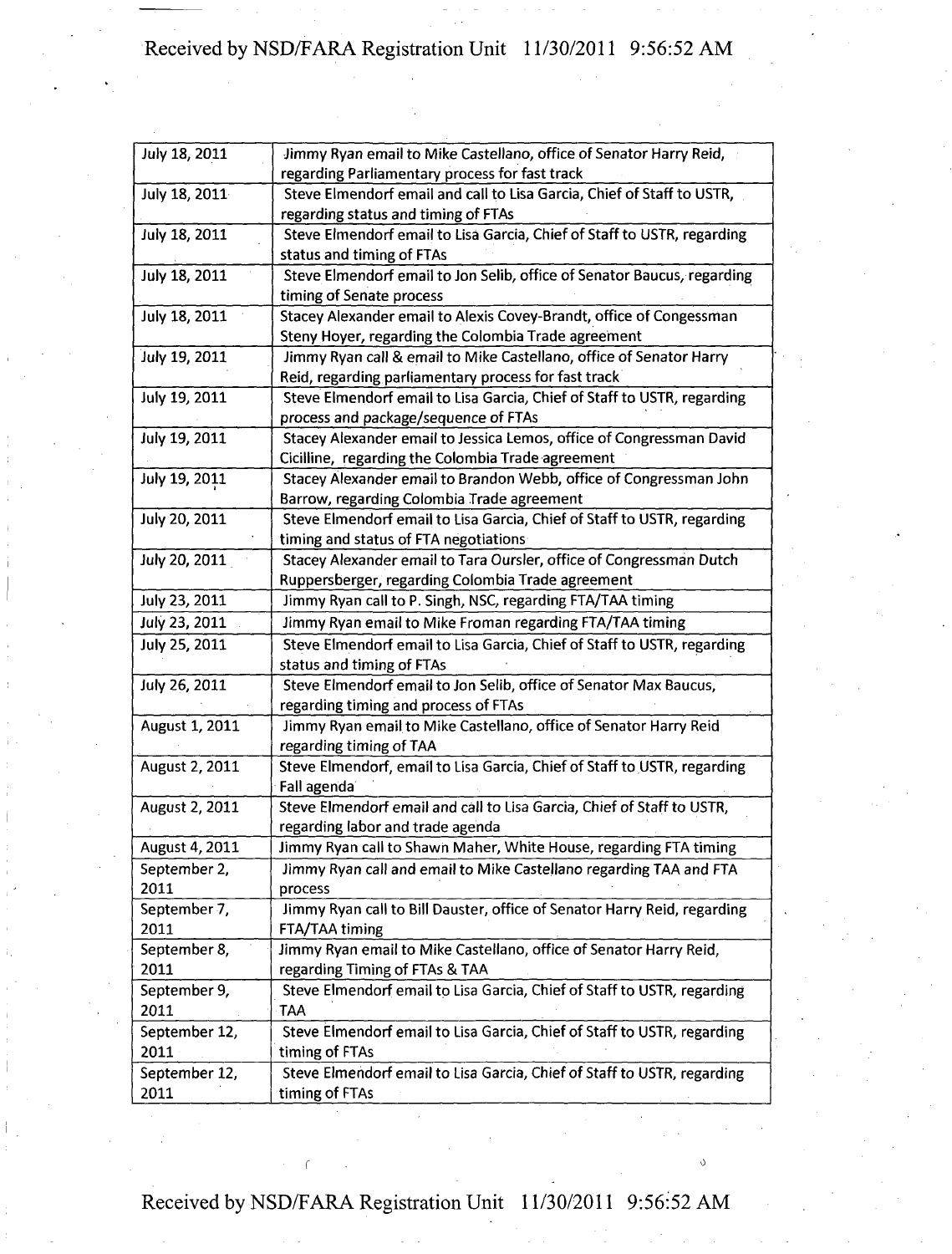| September 13,   | Steve Elmendorf email to Lisa Garcia, Chief of Staff to USTR, regarding  |
|-----------------|--------------------------------------------------------------------------|
| 2011            | Senate vote on TAA                                                       |
| September 13,   | Steve Elmendorf email to Lisa Garcia, Chief of Staff to USTR, regarding  |
| 2011            | TAA                                                                      |
| September 16,   | Jimmy Ryan email and call to David Krone, office of Senator Harry Reid,  |
| 2011            | regarding FTA/TAA timing                                                 |
| September 19,   | Steve Elmendorf email to Lisa Garcia, Chief of Staff to USTR, regarding  |
| 2011            | the Colombia Trade agreement                                             |
| September 20,   | Jimmy Ryan email to David Krone, office of Senator Harry Reid,           |
| 2011            | regarding timing of TAA and FTAs                                         |
| September 20,   | Steve Elmendorf email to Lisa Garcia, Chief of Staff to USTR, regarding  |
| 2011            | the Colombia Trade agreement                                             |
| September 22,   | Jimmy Ryan email to David Krone, office of Senator Harry Reid,           |
| 2011            | regarding issues re Colombia FTA                                         |
| September 23,   | Steve Elmendorf, email to Lisa Garcia, Chief of Staff to USTR, regarding |
| 2011            | timing of FTAs                                                           |
| September 26,   | Steve Elmendorf, email to Lisa Garcia, Chief of Staff to USTR, regarding |
| 2011            | timing of FTAs                                                           |
| September 27,   | Jimmy Ryan, email and call to David Krone, office of Senator Harry Reid, |
| 2011            | regarding FTA/TAA timing                                                 |
| September 27,   | Steve Elmendorf, email to Lisa Garcia, Chief of Staff to USTR, regarding |
| 2011            | timing/order of FTAs                                                     |
| September 29,   | Steve Elmendorf, call and email to Lisa Garcia, Chief of Staff to USTR,  |
| 2011            | regarding the Colombia Trade agreement                                   |
| October 3, 2011 | Steve Elmendorf, call and email to Lisa Garcia, Chief of Staff to USTR,  |
|                 | regarding timing of Colombia FTA                                         |
| October 5, 2011 | Steve Elmendorf, email to Lisa Garcia, Chief of Staff to USTR, regarding |
|                 | the Colombia Trade agreement                                             |
| October 6, 2011 | Jimmy Ryan email to Amber Cottle, Senate Finance committee,              |
|                 | regarding Colombia FTA Senate consideration                              |
| October 6, 2011 | Jimmy Ryan, email and call to David Krone, office of Senator Harry Reid, |
|                 | regarding FTA/TAA timing                                                 |
| October 7, 2011 | Jimmy Ryan email to Drey Samuelson, office of Sen. Tim Johnson,          |
|                 | regarding FTA/TAA Senate consideration of Colombia FTA                   |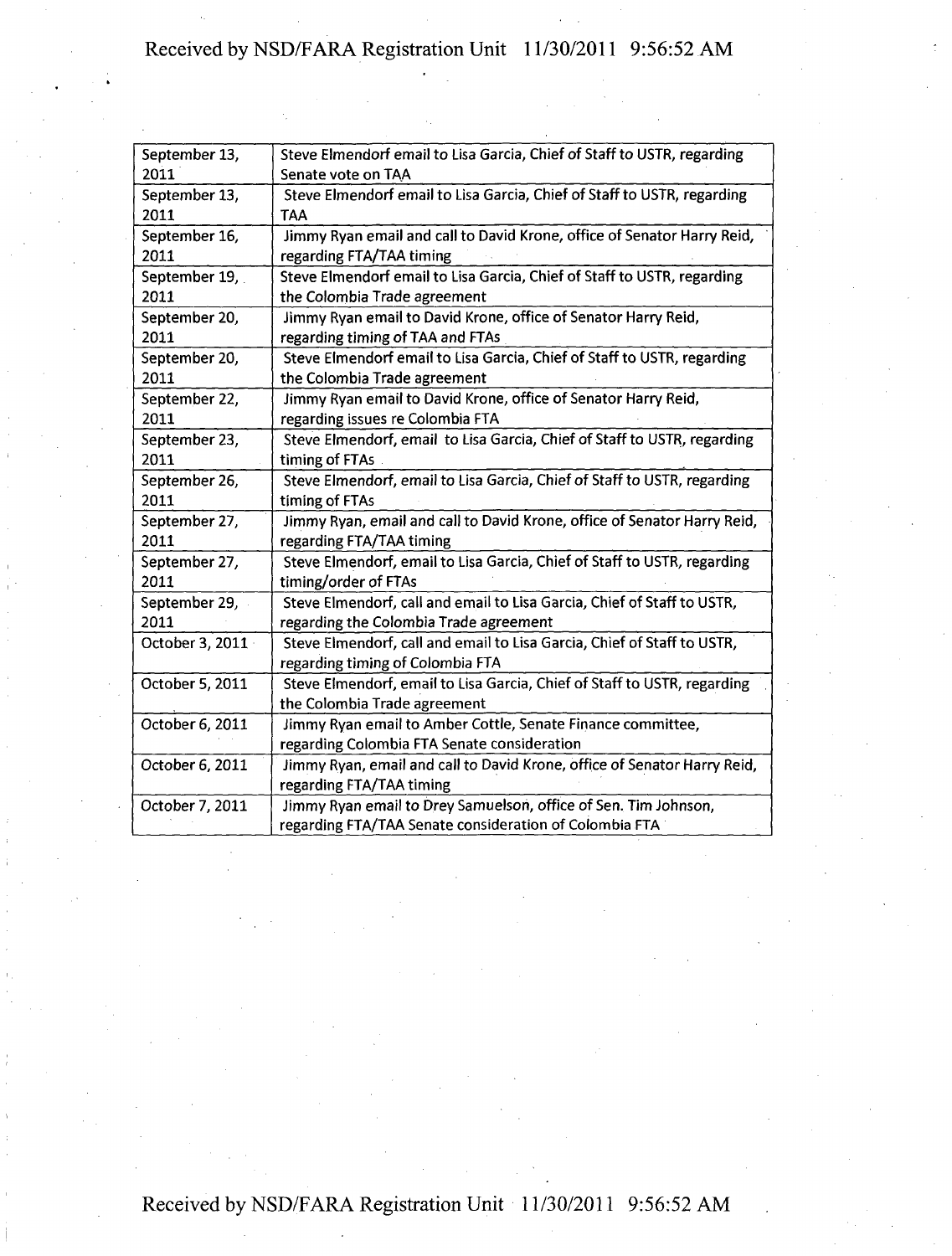#### 15 (c) DISBURSEMENTS-POLITICAL CONTRIBUTIONS

During this 6 month reporting period, have you from your own funds and on your own behalf either directly or through any other person, made any contributions of money or other things of value in connection with an election to any political office, or in connection with any primary election, convention, or caucus held to select candidates for political office?

| Date                | Amount  | <b>Political Organization or Candidadte</b> | Location        |
|---------------------|---------|---------------------------------------------|-----------------|
| <b>Barry LaSala</b> |         |                                             |                 |
| June 10, 2011       | \$500   | <b>Cantwell for Senate</b>                  | Washington, DC  |
| June 21, 2011       | \$500   | Setti Warren for Senate                     | Washington, DC  |
| June 30, 2011       | \$500   | <b>Alaskans for Mark Begich</b>             | Washington, DC  |
| June 30, 2011       | \$500   | John Kerry for Senate                       | Washington, DC  |
| July 20, 2011       | \$500   | <b>Mark Udall for Senate</b>                | Washington, DC  |
| July 21, 2011       | \$1,000 | <b>McCaskill for Missouri</b>               | Washington, DC  |
| July 28, 2011       | \$500   | <b>Mark Pryor for Senate</b>                | Washington, DC- |
| July 29, 2011       | \$500   | Klobuchar for Senate                        | Washington, DC  |
| September 13, 2011  | \$500   | Setti Warren for Senate                     | Washington, DC  |
| September 13, 2011  | \$500   | Sheldon Whitehouse                          | Washington, DC  |
| September 14, 2011  | \$500   | <b>DSCC</b>                                 | Washington, DC  |
| September 21, 2011  | \$1,000 | <b>Bennet for Colorado</b>                  | Washington, DC  |
| October 25, 2011    | \$250   | <b>Friends of Heather Mizeur</b>            | Washington, DC  |
| October 31, 2011    | \$1,000 | Gilibrand for Senate                        | Washington, DC  |

| <b>Stacey Alexander</b> |   |          |                                  |                |
|-------------------------|---|----------|----------------------------------|----------------|
| May 18, 2011            | s | 1,000.00 | <b>Congressman Rob Andrews</b>   | Washington, DC |
| May 25, 2011            |   | 250.00   | <b>Congresman Joe Donnelly</b>   | Washington, DC |
| June 2, 2011            | s | 2,500.00 | <b>BLUE DOC PAC</b>              | Washington, DC |
| June 14, 2011           |   | 1,000.00 | Congressman Ron Kind             | Washington, DC |
| June 16, 2011           |   | 1,000.00 | Congressman Howard Berman        | Washington, DC |
| June 16, 2011           | S | 500.00   | <b>DCCC</b>                      | Washington, DC |
| July 13, 2011           |   | 5,000.00 | <b>DCCC</b>                      | Washington, DC |
| July 14, 2011           |   | 1,000.00 | Congressman John Barrow          | Washington, DC |
| September 14, 2011      |   | 1,000.00 | Congressman Kurt Schrader        | Washington, DC |
| September 23, 2011      | S | 500.00   | Congressman Xavier Beccerra      | Washington, DC |
| September 25, 2011      | S | 500.00   | Raja Krishnamoorthi for Congress | Washington, DC |
| September 30, 2011      |   | 500.00   | Congressman Jim Matheson         | Washington, DC |

| <b>Steve Elmendorf</b> |         |                         |                 |
|------------------------|---------|-------------------------|-----------------|
| May 3, 2011            | \$1,000 | Amy Klobuchar           | Washington, DC. |
| May 11, 2011           | \$1,000 | Narragansett PAC - Reed | Washington, DC  |
| May 23, 2011           | \$2,500 | <b>Barney Frank</b>     | Washington, DC  |
| May 25, 2011           | \$2,000 | Kirsten Gillibrand      | Washington, DC  |
| May 25, 2011           | \$1,000 | Maria Cantwell          | Washington, DC  |